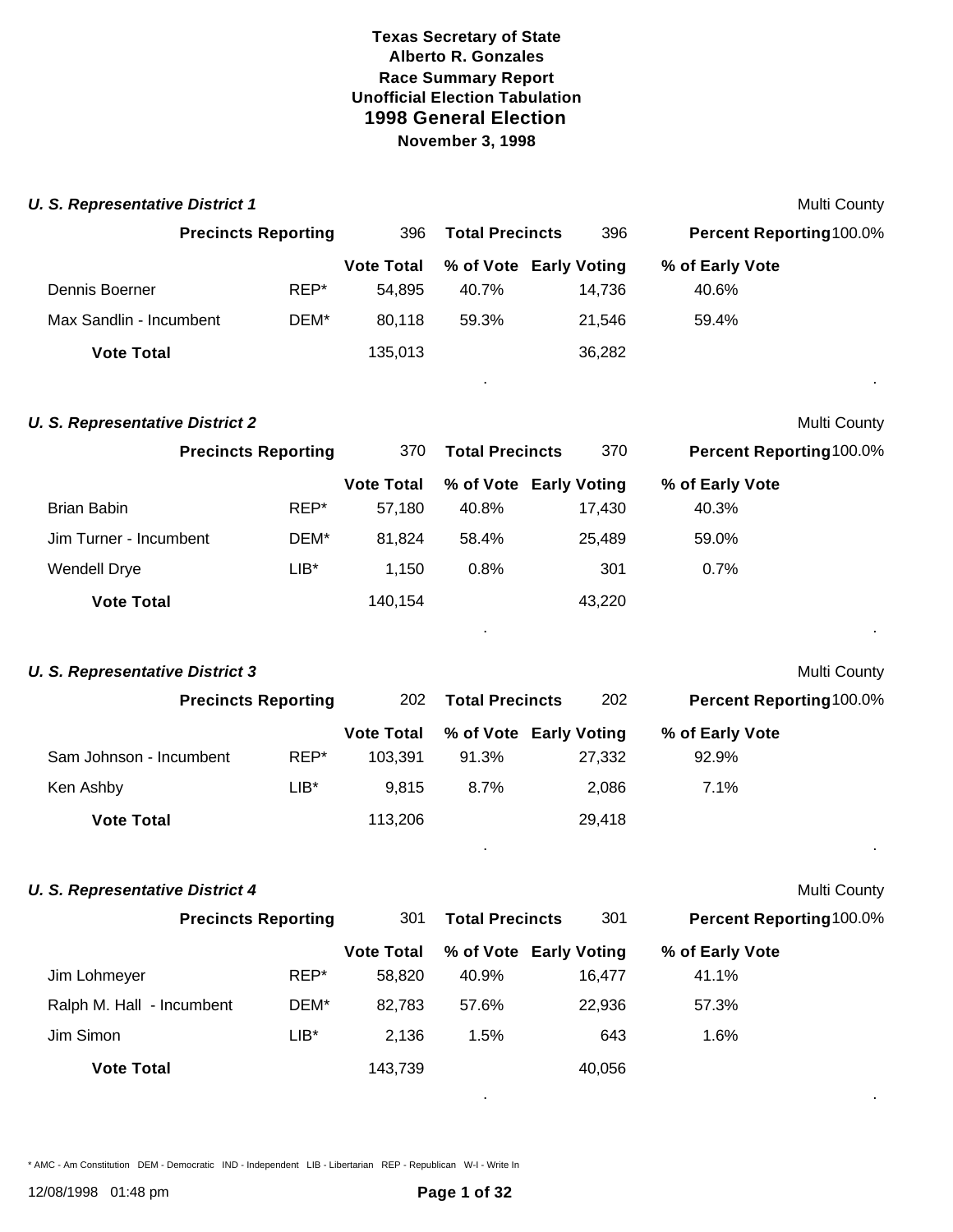| <b>U. S. Representative District 5</b> |                            |                              |                        |                                  |                          | Multi County         |
|----------------------------------------|----------------------------|------------------------------|------------------------|----------------------------------|--------------------------|----------------------|
|                                        | <b>Precincts Reporting</b> | 316                          | <b>Total Precincts</b> | 316                              | Percent Reporting 100.0% |                      |
| Pete Sessions - Incumbent              | REP*                       | <b>Vote Total</b><br>58,628  | 55.6%                  | % of Vote Early Voting<br>15,657 | % of Early Vote<br>57.9% |                      |
| Victor M. Morales                      | DEM*                       | 45,950                       | 43.6%                  | 11,221                           | 41.5%                    |                      |
| Michael D. Needleman                   | $LIB^*$                    | 824                          | 0.8%                   | 152                              | 0.6%                     |                      |
| <b>Vote Total</b>                      |                            | 105,402                      |                        | 27,030                           |                          |                      |
| <b>U. S. Representative District 6</b> |                            |                              |                        |                                  |                          | <b>Multi County</b>  |
| <b>Precincts Reporting</b>             |                            | 264                          | <b>Total Precincts</b> | 264                              | Percent Reporting100.0%  |                      |
| Joe Barton - Incumbent                 | REP*                       | <b>Vote Total</b><br>112,035 | 73.0%                  | % of Vote Early Voting<br>26,167 | % of Early Vote<br>72.0% |                      |
| Ben B. Boothe                          | DEM*                       | 39,700                       | 25.9%                  | 9,840                            | 27.1%                    |                      |
| Richard A. Bandlow                     | $LIB*$                     | 1,799                        | 1.2%                   | 340                              | 0.9%                     |                      |
| <b>Vote Total</b>                      |                            | 153,534                      |                        | 36,347                           |                          |                      |
| <b>U. S. Representative District 7</b> |                            |                              |                        |                                  |                          | <b>Single County</b> |
|                                        | <b>Precincts Reporting</b> | 171                          | <b>Total Precincts</b> | 171                              | Percent Reporting100.0%  |                      |
| Bill Archer - Incumbent                | REP*                       | <b>Vote Total</b><br>110,999 | 93.4%                  | % of Vote Early Voting<br>22,034 | % of Early Vote<br>95.4% |                      |
| <b>Drew Parks</b>                      | LIB*                       | 7,889                        | 6.6%                   | 1,054                            | 4.6%                     |                      |
| John Skone-Palmer                      | $W-I^*$                    | $\mathbf 0$                  | 0.0%                   | 0                                | 0.0%                     |                      |
| <b>Vote Total</b>                      |                            | 118,888                      |                        | 23,088                           |                          |                      |
| <b>U. S. Representative District 8</b> |                            |                              |                        |                                  |                          | <b>Multi County</b>  |
|                                        | <b>Precincts Reporting</b> | 232                          | <b>Total Precincts</b> | 232                              | Percent Reporting 100.0% |                      |
| Kevin Brady - Incumbent                | REP*                       | <b>Vote Total</b><br>123,359 | 91.4%                  | % of Vote Early Voting<br>31,667 | % of Early Vote<br>94.5% |                      |
| Don L. Richards                        | LIB*                       | 11,580                       | 8.6%                   | 1,838                            | 5.5%                     |                      |
| <b>Vote Total</b>                      |                            | 134,939                      |                        | 33,505                           |                          |                      |

\* AMC - Am Constitution DEM - Democratic IND - Independent LIB - Libertarian REP - Republican W-I - Write In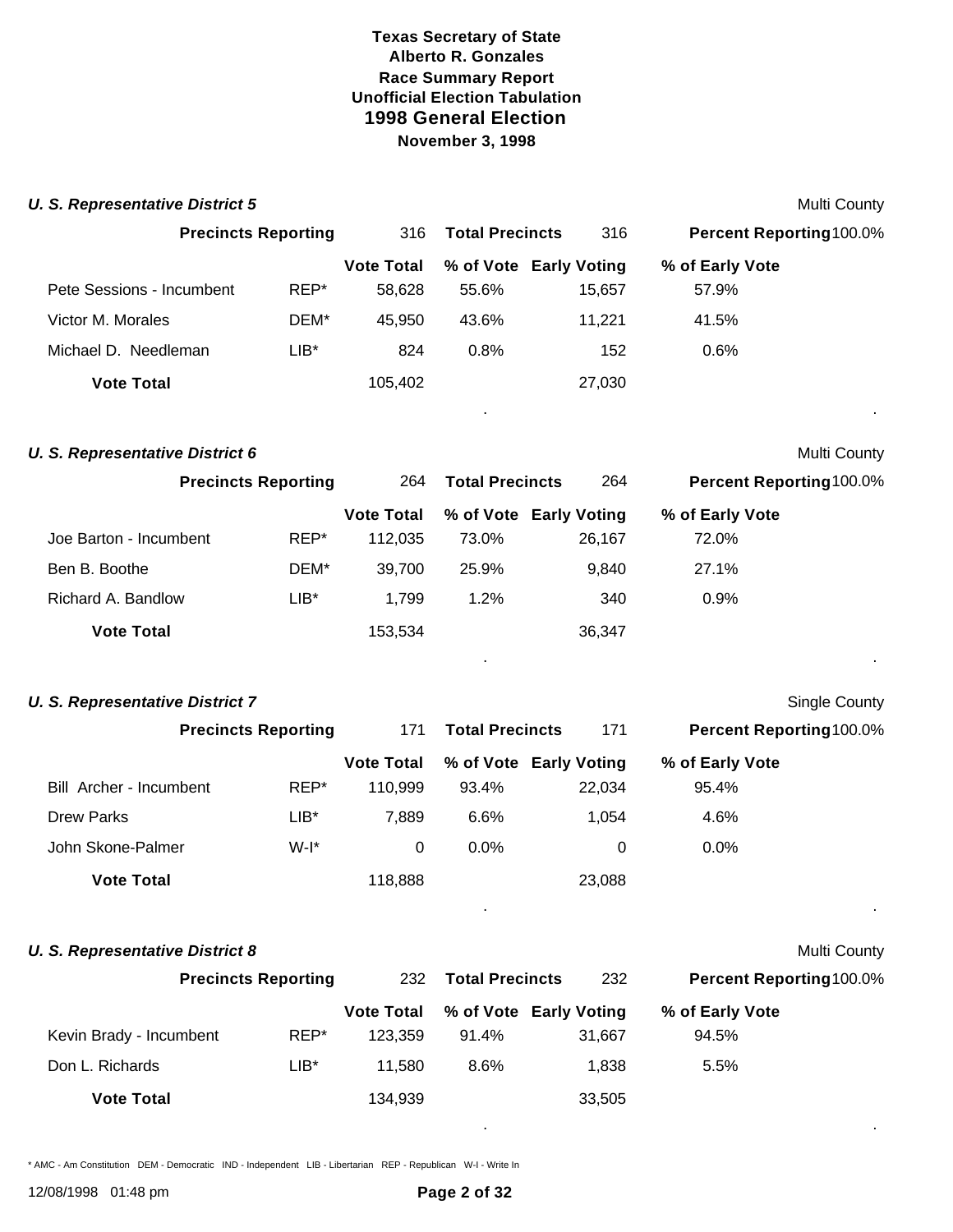|                            |                                                                                                                                                                                                                                                                   |       |        |                                                                                                                                                                                                              | Multi County                                                                                             |
|----------------------------|-------------------------------------------------------------------------------------------------------------------------------------------------------------------------------------------------------------------------------------------------------------------|-------|--------|--------------------------------------------------------------------------------------------------------------------------------------------------------------------------------------------------------------|----------------------------------------------------------------------------------------------------------|
|                            | 222                                                                                                                                                                                                                                                               |       | 222    |                                                                                                                                                                                                              |                                                                                                          |
| REP*                       | <b>Vote Total</b><br>49,105                                                                                                                                                                                                                                       | 36.3% | 19,026 | % of Early Vote<br>35.5%                                                                                                                                                                                     |                                                                                                          |
| DEM*                       | 86,051                                                                                                                                                                                                                                                            | 63.7% | 34,642 | 64.5%                                                                                                                                                                                                        |                                                                                                          |
|                            | 135,156                                                                                                                                                                                                                                                           |       | 53,668 |                                                                                                                                                                                                              |                                                                                                          |
|                            |                                                                                                                                                                                                                                                                   |       |        |                                                                                                                                                                                                              | Single County                                                                                            |
| <b>Precincts Reporting</b> |                                                                                                                                                                                                                                                                   |       | 221    |                                                                                                                                                                                                              |                                                                                                          |
| DEM*                       | <b>Vote Total</b><br>116,111                                                                                                                                                                                                                                      | 85.2% | 34,979 | % of Early Vote<br>84.3%                                                                                                                                                                                     |                                                                                                          |
| $LIB*$                     | 20,151                                                                                                                                                                                                                                                            | 14.8% | 6,515  | 15.7%                                                                                                                                                                                                        |                                                                                                          |
|                            | 136,262                                                                                                                                                                                                                                                           |       | 41,494 |                                                                                                                                                                                                              |                                                                                                          |
|                            |                                                                                                                                                                                                                                                                   |       |        |                                                                                                                                                                                                              | Multi County                                                                                             |
|                            | 295                                                                                                                                                                                                                                                               |       | 295    |                                                                                                                                                                                                              |                                                                                                          |
| DEM*                       | <b>Vote Total</b><br>71,343                                                                                                                                                                                                                                       | 82.5% | 20,206 | % of Early Vote<br>80.1%                                                                                                                                                                                     |                                                                                                          |
| LIB*                       | 15,153                                                                                                                                                                                                                                                            | 17.5% | 5,015  | 19.9%                                                                                                                                                                                                        |                                                                                                          |
|                            | 86,496                                                                                                                                                                                                                                                            |       | 25,221 |                                                                                                                                                                                                              |                                                                                                          |
|                            |                                                                                                                                                                                                                                                                   |       |        |                                                                                                                                                                                                              | Multi County                                                                                             |
|                            | 272                                                                                                                                                                                                                                                               |       | 272    |                                                                                                                                                                                                              |                                                                                                          |
| REP*                       | <b>Vote Total</b><br>66,737                                                                                                                                                                                                                                       | 61.9% | 14,977 | % of Early Vote<br>56.5%                                                                                                                                                                                     |                                                                                                          |
| DEM*                       | 39,084                                                                                                                                                                                                                                                            | 36.3% | 10,974 | 41.4%                                                                                                                                                                                                        |                                                                                                          |
| $LIB^*$                    | 1,917                                                                                                                                                                                                                                                             | 1.8%  | 567    | 2.1%                                                                                                                                                                                                         |                                                                                                          |
|                            | 107,738                                                                                                                                                                                                                                                           |       | 26,518 |                                                                                                                                                                                                              |                                                                                                          |
|                            | <b>U. S. Representative District 9</b><br><b>Precincts Reporting</b><br><b>U. S. Representative District 10</b><br><b>U. S. Representative District 11</b><br><b>Precincts Reporting</b><br><b>U. S. Representative District 12</b><br><b>Precincts Reporting</b> | 221   |        | <b>Total Precincts</b><br>% of Vote Early Voting<br><b>Total Precincts</b><br>% of Vote Early Voting<br><b>Total Precincts</b><br>% of Vote Early Voting<br><b>Total Precincts</b><br>% of Vote Early Voting | Percent Reporting100.0%<br>Percent Reporting100.0%<br>Percent Reporting100.0%<br>Percent Reporting100.0% |

\* AMC - Am Constitution DEM - Democratic IND - Independent LIB - Libertarian REP - Republican W-I - Write In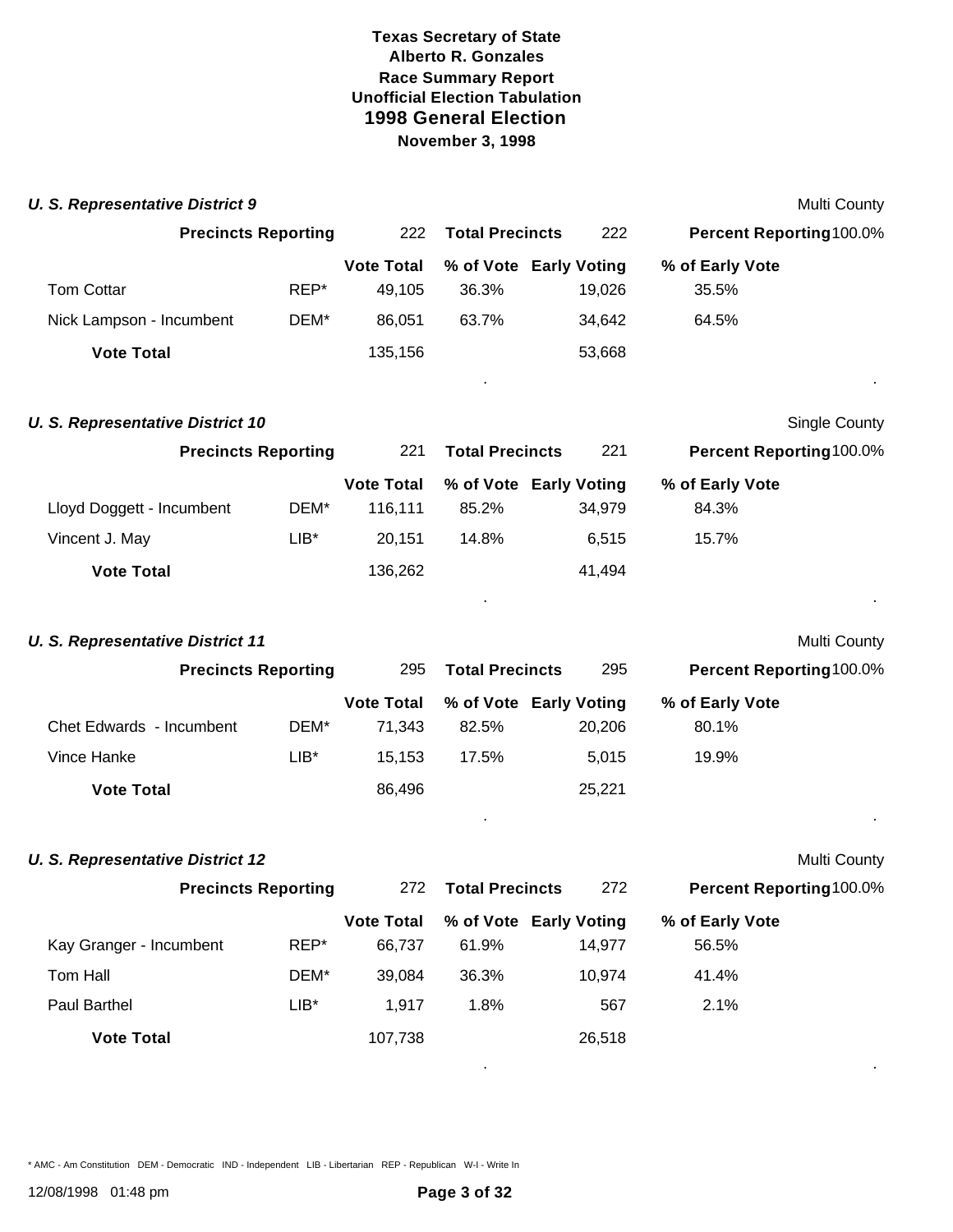| <b>U. S. Representative District 13</b> |      |                   |                        |                        |                                | Multi County |
|-----------------------------------------|------|-------------------|------------------------|------------------------|--------------------------------|--------------|
| <b>Precincts Reporting</b>              |      | 455               | <b>Total Precincts</b> | 455                    | <b>Percent Reporting100.0%</b> |              |
|                                         |      | <b>Vote Total</b> |                        | % of Vote Early Voting | % of Early Vote                |              |
| Mac Thornberry - Incumbent              | REP* | 81,205            | 68.0%                  | 20,824                 | 64.8%                          |              |
| Mark Harmon                             | DEM* | 36,948            | 30.9%                  | 11,034                 | 34.3%                          |              |
| Georganne Baker Payne                   | LIB* | 1,296             | 1.1%                   | 285                    | 0.9%                           |              |
| <b>Vote Total</b>                       |      | 119,449           |                        | 32,143                 |                                |              |
| <b>U. S. Representative District 14</b> |      |                   |                        |                        |                                | Multi County |
| <b>Precincts Reporting</b>              |      | 402               | <b>Total Precincts</b> | 402                    | <b>Percent Reporting100.0%</b> |              |
|                                         |      | <b>Vote Total</b> |                        | % of Vote Early Voting | % of Early Vote                |              |
| Ron Paul - Incumbent                    | REP* | 84,443            | 55.3%                  | 21,839                 | 55.2%                          |              |
| Loy Sneary                              | DEM* | 67,897            | 44.5%                  | 17,509                 | 44.3%                          |              |
| Cynthia Newman                          | W-I* | 345               | 0.2%                   | 189                    | 0.5%                           |              |
| <b>Vote Total</b>                       |      | 152,685           |                        | 39,537                 |                                |              |
| <b>U. S. Representative District 15</b> |      |                   |                        |                        |                                | Multi County |

|                            | <b>Precincts Reporting</b> |      | 256               | <b>Total Precincts</b> | 256                    | Percent Reporting 100.0% |
|----------------------------|----------------------------|------|-------------------|------------------------|------------------------|--------------------------|
|                            |                            |      | <b>Vote Total</b> |                        | % of Vote Early Voting | % of Early Vote          |
| Tom Haughey                |                            | REP* | 33.018            | 40.6%                  | 9.730                  | 39.8%                    |
| Ruben Hinojosa - Incumbent |                            | DEM* | 48.282            | 59.4%                  | 14.745                 | 60.2%                    |
| <b>Vote Total</b>          |                            |      | 81,300            |                        | 24.475                 |                          |

#### **U. S. Representative District 16** Single County

|                             | <b>Precincts Reporting</b> |                   | <b>Total Precincts</b> | 145                    | <b>Percent Reporting100.0%</b> |  |
|-----------------------------|----------------------------|-------------------|------------------------|------------------------|--------------------------------|--|
|                             |                            | <b>Vote Total</b> |                        | % of Vote Early Voting | % of Early Vote                |  |
| Silvestre Reyes - Incumbent | DEM*                       | 67.477            | 87.9%                  | 22.416                 | 85.5%                          |  |
| Stu Nance                   | LIB*                       | 5.328             | 6.9%                   | 2.314                  | 8.8%                           |  |
| Lorenzo Morales             | IND <sup>*</sup>           | 3.951             | 5.1%                   | 1.474                  | 5.6%                           |  |
| <b>Vote Total</b>           |                            | 76,756            |                        | 26,204                 |                                |  |

. .

. .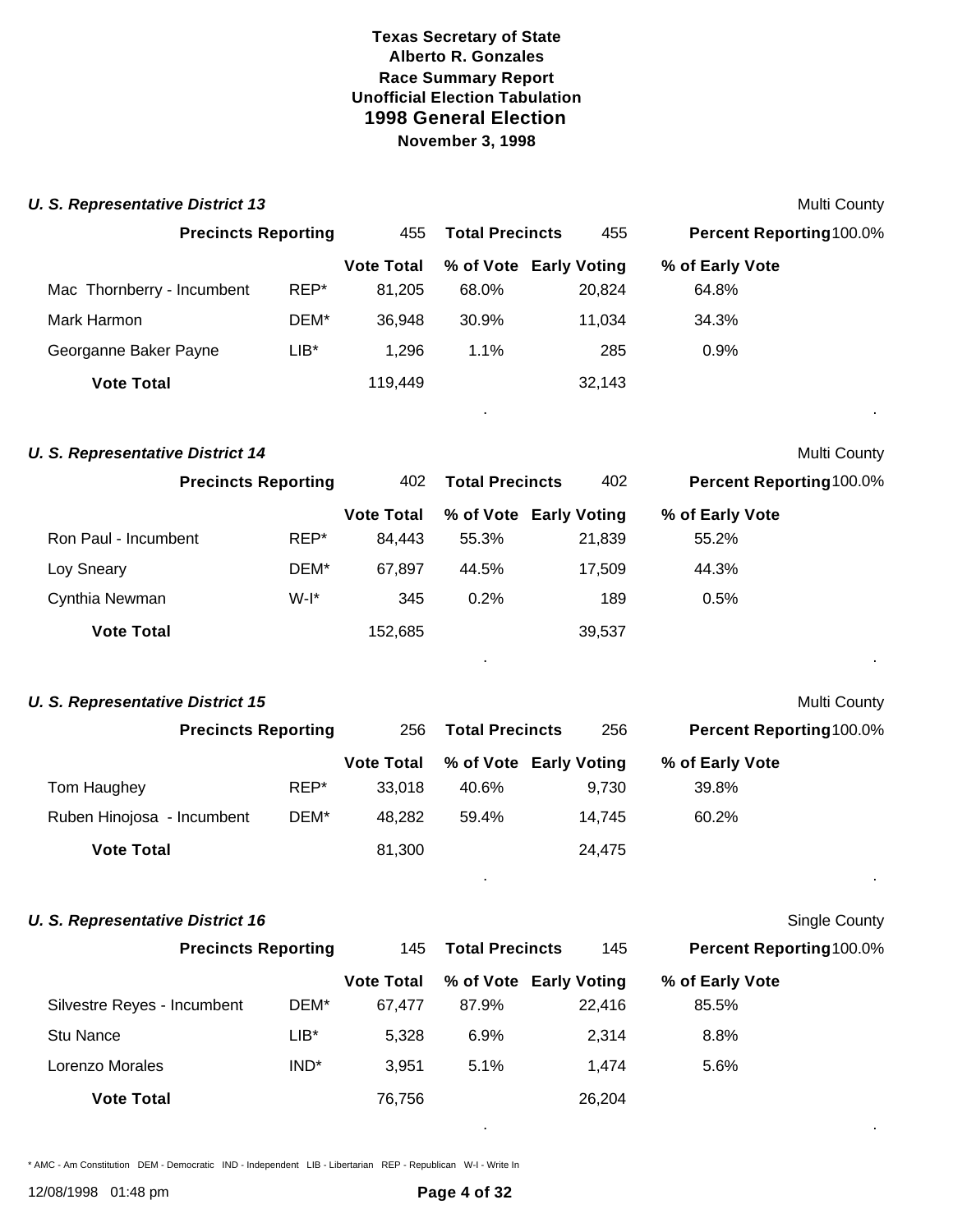| <b>U. S. Representative District 17</b> |         |                              |                        |                                  |                                | Multi County         |
|-----------------------------------------|---------|------------------------------|------------------------|----------------------------------|--------------------------------|----------------------|
| <b>Precincts Reporting</b>              |         | 443                          | <b>Total Precincts</b> | 443                              | Percent Reporting100.0%        |                      |
| Rudy Izzard                             | REP*    | <b>Vote Total</b><br>66,835  | 45.1%                  | % of Vote Early Voting<br>19,539 | % of Early Vote<br>45.7%       |                      |
| Charlie Stenholm - Incumbent            | DEM*    | 79,651                       | 53.8%                  | 22,754                           | 53.3%                          |                      |
| Gordon Mobley                           | $LIB*$  | 1,587                        | 1.1%                   | 418                              | 1.0%                           |                      |
| <b>Vote Total</b>                       |         | 148,073                      |                        | 42,711                           |                                |                      |
|                                         |         |                              |                        |                                  |                                |                      |
| <b>U. S. Representative District 18</b> |         |                              |                        |                                  |                                | <b>Single County</b> |
| <b>Precincts Reporting</b>              |         | 247                          | <b>Total Precincts</b> | 247                              | Percent Reporting100.0%        |                      |
| Sheila Jackson Lee - Incumbent          | DEM*    | <b>Vote Total</b><br>82,079  | 89.9%                  | % of Vote Early Voting<br>14,979 | % of Early Vote<br>91.1%       |                      |
| James Galvan                            | $LIB*$  | 9,172                        | 10.1%                  | 1,460                            | 8.9%                           |                      |
| <b>Vote Total</b>                       |         | 91,251                       |                        | 16,439                           |                                |                      |
| <b>U. S. Representative District 19</b> |         |                              |                        |                                  |                                | Multi County         |
| <b>Precincts Reporting</b>              |         | 288                          | <b>Total Precincts</b> | 288                              | <b>Percent Reporting100.0%</b> |                      |
| Larry Combest - Incumbent               | REP*    | <b>Vote Total</b><br>108,249 | 83.7%                  | % of Vote Early Voting<br>38,237 | % of Early Vote<br>83.1%       |                      |
| Sidney Blankenship                      | DEM*    | 21,141                       | 16.3%                  | 7,790                            | 16.9%                          |                      |
| <b>Vote Total</b>                       |         | 129,390                      |                        | 46,027                           |                                |                      |
| <b>U. S. Representative District 20</b> |         |                              |                        |                                  |                                |                      |
| <b>Precincts Reporting</b>              |         | 271                          | <b>Total Precincts</b> | 271                              | Percent Reporting100.0%        | Single County        |
|                                         |         | <b>Vote Total</b>            |                        | % of Vote Early Voting           | % of Early Vote                |                      |
| James Walker                            | REP*    | 28,324                       | 35.5%                  | 11,557                           | 42.0%                          |                      |
| <b>Charlie Gonzalez</b>                 | DEM*    | 50,343                       | 63.2%                  | 15,709                           | 57.1%                          |                      |
| Alejandro (Alex) DePena                 | $LIB^*$ | 1,010                        | 1.3%                   | 235                              | 0.9%                           |                      |
| <b>Vote Total</b>                       |         | 79,677                       |                        | 27,501                           |                                |                      |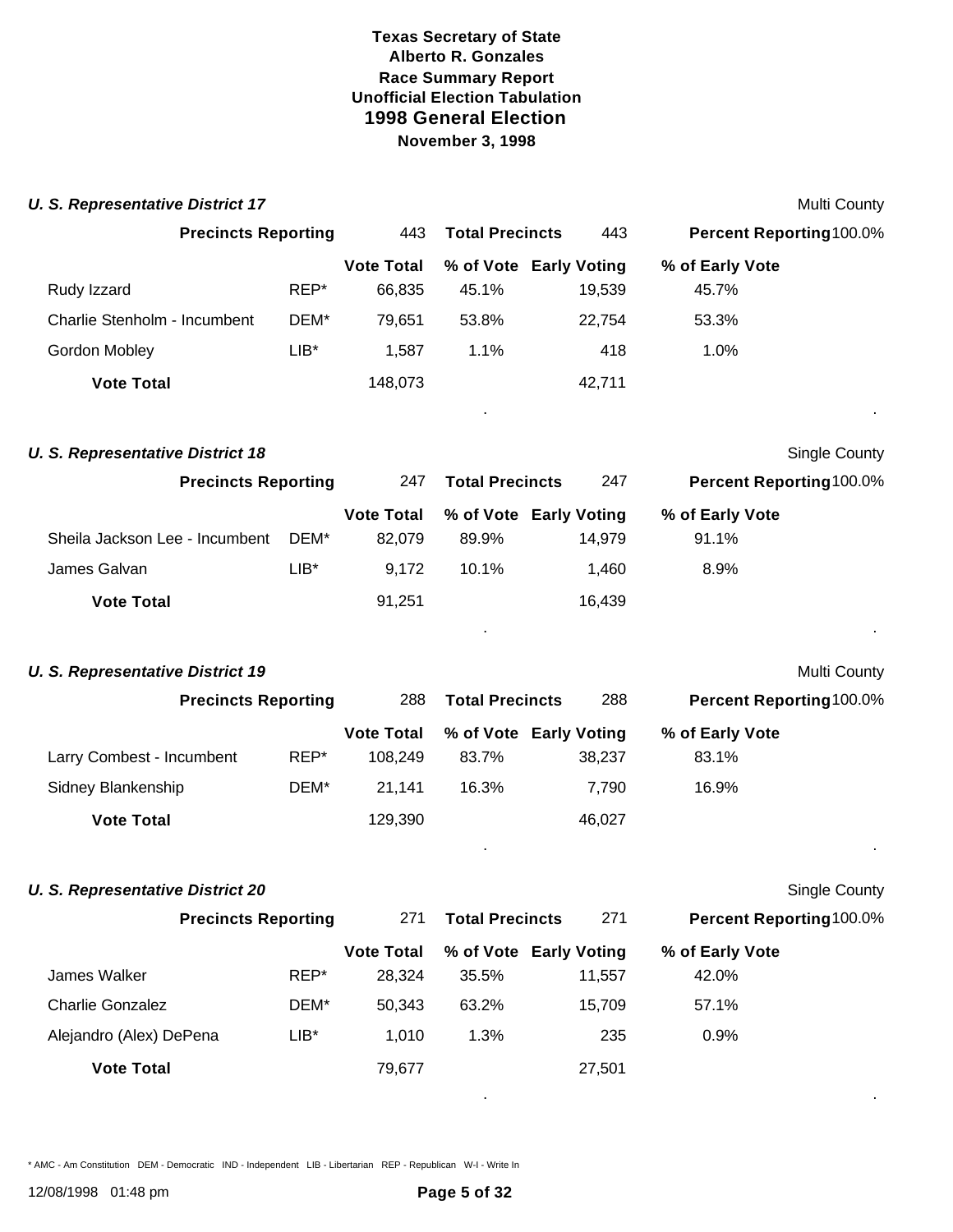**U. S. Representative District 21** Multi County

| <b>Precincts Reporting</b>              |         | 399               | <b>Total Precincts</b> | 399                    | Percent Reporting100.0% |                     |
|-----------------------------------------|---------|-------------------|------------------------|------------------------|-------------------------|---------------------|
|                                         |         | <b>Vote Total</b> |                        | % of Vote Early Voting | % of Early Vote         |                     |
| Lamar Smith - Incumbent                 | REP*    | 161,971           | 91.3%                  | 60,616                 | 92.8%                   |                     |
| Jeffrey Charles Blunt                   | $LIB*$  | 15,338            | 8.7%                   | 4,673                  | 7.2%                    |                     |
| <b>Vote Total</b>                       |         | 177,309           |                        | 65,289                 |                         |                     |
| <b>U. S. Representative District 22</b> |         |                   |                        |                        |                         | <b>Multi County</b> |
| <b>Precincts Reporting</b>              |         | 227               | <b>Total Precincts</b> | 227                    | Percent Reporting100.0% |                     |
|                                         |         | <b>Vote Total</b> |                        | % of Vote Early Voting | % of Early Vote         |                     |
| Tom DeLay - Incumbent                   | REP*    | 87,806            | 65.2%                  | 21,882                 | 71.1%                   |                     |
| Hill Kemp                               | DEM*    | 45,381            | 33.7%                  | 8,627                  | 28.0%                   |                     |
| <b>Steve Grupe</b>                      | $LIB*$  | 1,492             | 1.1%                   | 280                    | 0.9%                    |                     |
| <b>Vote Total</b>                       |         | 134,679           |                        | 30,789                 |                         |                     |
| <b>U. S. Representative District 23</b> |         |                   |                        |                        |                         | Multi County        |
| <b>Precincts Reporting</b>              |         | 379               | <b>Total Precincts</b> | 379                    | Percent Reporting100.0% |                     |
|                                         |         | <b>Vote Total</b> |                        | % of Vote Early Voting | % of Early Vote         |                     |
| Henry Bonilla - Incumbent               | REP*    | 72,933            | 63.8%                  | 26,627                 | 61.4%                   |                     |
| <b>Charlie Urbina Jones</b>             | DEM*    | 40,148            | 35.1%                  | 16,315                 | 37.6%                   |                     |
| William A. (Bill) Stallknecht           | $LIB^*$ | 1,261             | 1.1%                   | 436                    | 1.0%                    |                     |
| <b>Vote Total</b>                       |         | 114,342           |                        | 43,378                 |                         |                     |

\* AMC - Am Constitution DEM - Democratic IND - Independent LIB - Libertarian REP - Republican W-I - Write In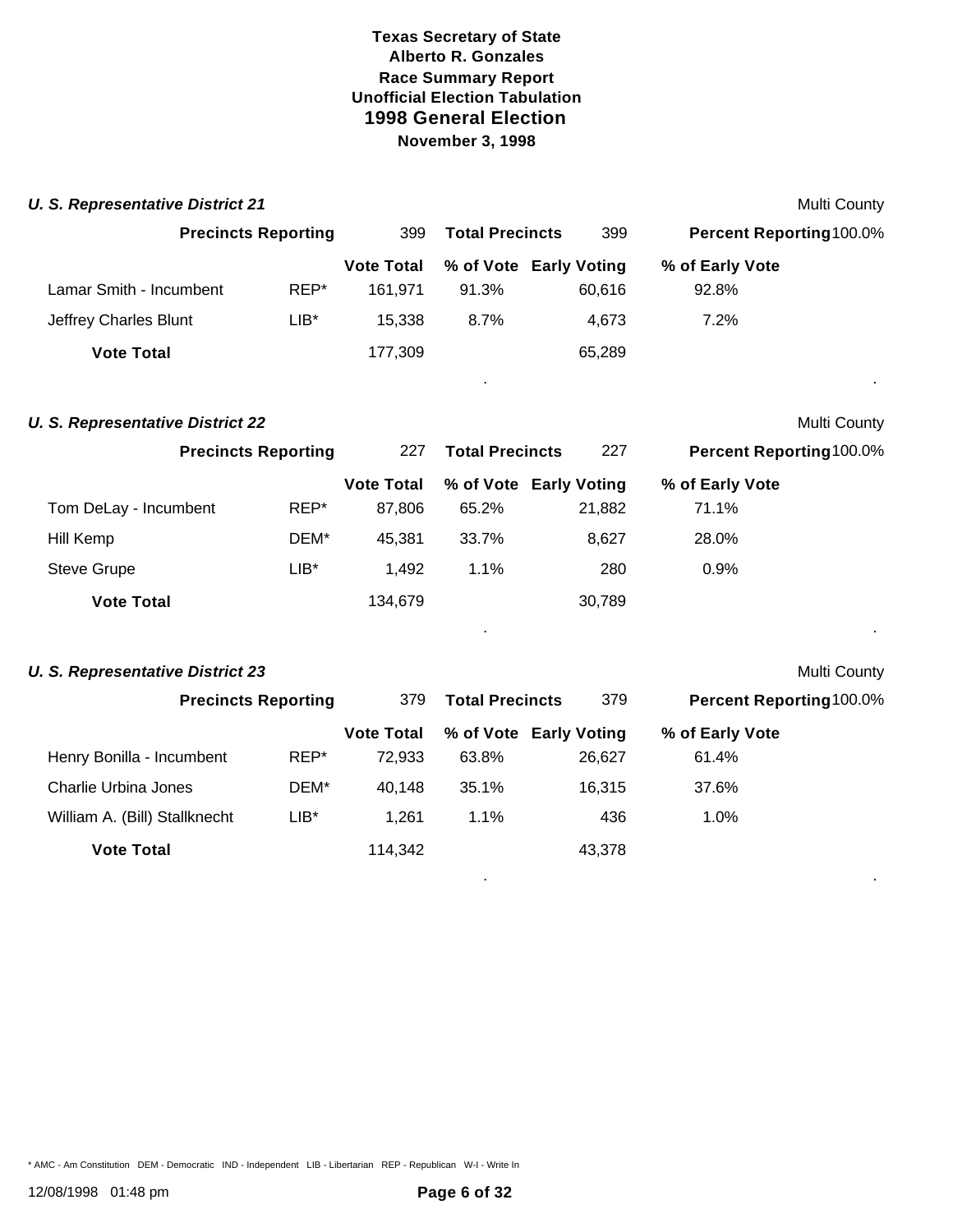| <b>U. S. Representative District 24</b> |                            |                   |                        |                        |                          | Multi County         |
|-----------------------------------------|----------------------------|-------------------|------------------------|------------------------|--------------------------|----------------------|
|                                         | <b>Precincts Reporting</b> | 266               | <b>Total Precincts</b> | 266                    | Percent Reporting100.0%  |                      |
|                                         |                            | <b>Vote Total</b> |                        | % of Vote Early Voting | % of Early Vote          |                      |
| Shawn Terry                             | REP*                       | 37,358            | 40.7%                  | 11,214                 | 39.9%                    |                      |
| Martin Frost - Incumbent                | DEM*                       | 52,931            | 57.7%                  | 16,622                 | 59.2%                    |                      |
| David A. Stover                         | $LIB*$                     | 690               | 0.8%                   | 149                    | 0.5%                     |                      |
| George Arias                            | IND <sup>*</sup>           | 780               | 0.9%                   | 115                    | 0.4%                     |                      |
| <b>Vote Total</b>                       |                            | 91,759            |                        | 28,100                 |                          |                      |
| <b>U. S. Representative District 25</b> |                            |                   |                        |                        |                          | <b>Single County</b> |
| <b>Precincts Reporting</b>              |                            | 177               | <b>Total Precincts</b> | 177                    | Percent Reporting 100.0% |                      |
|                                         |                            | <b>Vote Total</b> |                        | % of Vote Early Voting | % of Early Vote          |                      |
| John M. Sanchez                         | REP*                       | 41,620            | 41.3%                  | 10,269                 | 48.5%                    |                      |
| Ken Bentsen - Incumbent                 | DEM*                       | 58,444            | 57.9%                  | 10,791                 | 50.9%                    |                      |
| Eric Atkisson                           | $LIB*$                     | 829               | 0.8%                   | 130                    | 0.6%                     |                      |
| <b>Vote Total</b>                       |                            | 100,893           |                        | 21,190                 |                          |                      |
| <b>U. S. Representative District 26</b> |                            |                   |                        |                        |                          | Multi County         |
|                                         | <b>Precincts Reporting</b> | 250               | <b>Total Precincts</b> | 250                    | Percent Reporting100.0%  |                      |
|                                         |                            | <b>Vote Total</b> |                        | % of Vote Early Voting | % of Early Vote          |                      |
| Dick Armey - Incumbent                  | REP*                       | 113,095           | 88.1%                  | 30,366                 | 90.0%                    |                      |
| Joe Turner                              | $LIB*$                     | 15,339            | 11.9%                  | 3,364                  | 10.0%                    |                      |
| <b>Vote Total</b>                       |                            | 128,434           |                        | 33,730                 |                          |                      |

\* AMC - Am Constitution DEM - Democratic IND - Independent LIB - Libertarian REP - Republican W-I - Write In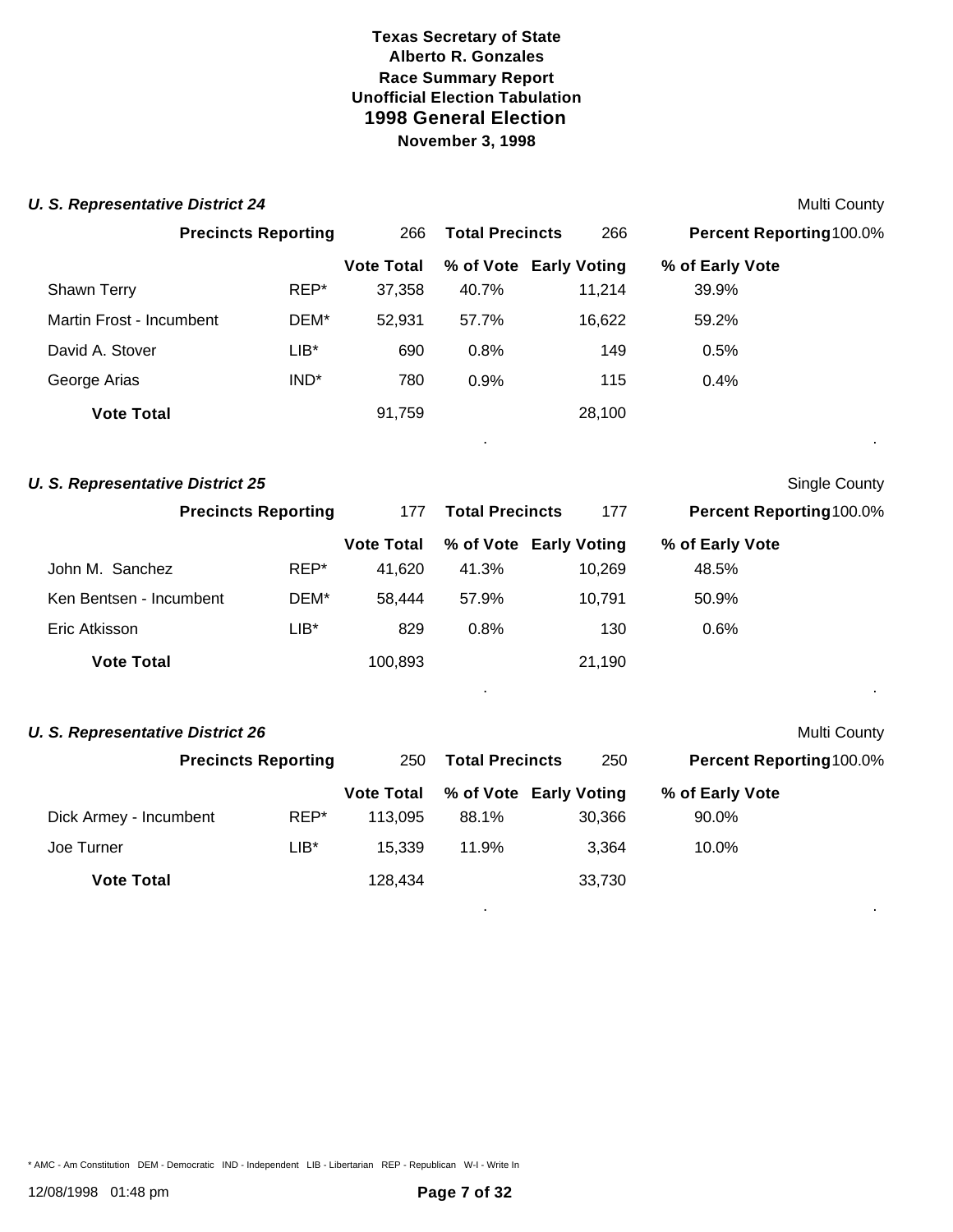| <b>U. S. Representative District 27</b> |                            |                  |                             |                        |                                  |                          | Multi County         |
|-----------------------------------------|----------------------------|------------------|-----------------------------|------------------------|----------------------------------|--------------------------|----------------------|
|                                         | <b>Precincts Reporting</b> |                  | 211                         | <b>Total Precincts</b> | 211                              | Percent Reporting100.0%  |                      |
| Erol A. Stone                           |                            | REP*             | <b>Vote Total</b><br>34,301 | 35.3%                  | % of Vote Early Voting<br>12,949 | % of Early Vote<br>38.6% |                      |
| Solomon P. Ortiz - Incumbent            |                            | DEM*             | 61,337                      | 63.1%                  | 20,081                           | 59.9%                    |                      |
| Mark G. Pretz                           |                            | $LIB*$           | 1,576                       | 1.6%                   | 482                              | 1.4%                     |                      |
| <b>Vote Total</b>                       |                            |                  | 97,214                      |                        | 33,512                           |                          |                      |
|                                         |                            |                  |                             |                        |                                  |                          |                      |
| <b>U. S. Representative District 28</b> |                            |                  |                             |                        |                                  |                          | Multi County         |
|                                         | <b>Precincts Reporting</b> |                  | 347                         | <b>Total Precincts</b> | 347                              | Percent Reporting100.0%  |                      |
| Ciro D. Rodriguez - Incumbent           |                            | DEM*             | <b>Vote Total</b><br>71,844 | 90.5%                  | % of Vote Early Voting<br>22,492 | % of Early Vote<br>91.6% |                      |
| <b>Edward Elmer</b>                     |                            | $LIB*$           | 7,503                       | 9.5%                   | 2,072                            | 8.4%                     |                      |
| <b>Vote Total</b>                       |                            |                  | 79,347                      |                        | 24,564                           |                          |                      |
| <b>U. S. Representative District 29</b> |                            |                  |                             |                        |                                  |                          | <b>Single County</b> |
|                                         | <b>Precincts Reporting</b> |                  | 179                         | <b>Total Precincts</b> | 179                              | Percent Reporting 100.0% |                      |
|                                         |                            |                  | <b>Vote Total</b>           |                        | % of Vote Early Voting           | % of Early Vote          |                      |
| Gene Green - Incumbent                  |                            | DEM*             | 44,276                      | 92.6%                  | 6,920                            | 91.4%                    |                      |
| James P. Chudleigh                      |                            | $LIB^*$          | 1,540                       | 3.2%                   | 288                              | 3.8%                     |                      |
| Lea Sherman                             |                            | IND <sup>*</sup> | 2,014                       | 4.2%                   | 360                              | 4.8%                     |                      |
| <b>Vote Total</b>                       |                            |                  | 47,830                      |                        | 7,568                            |                          |                      |
| <b>U. S. Representative District 30</b> |                            |                  |                             |                        |                                  |                          | Single County        |
|                                         | <b>Precincts Reporting</b> |                  | 257                         | <b>Total Precincts</b> | 257                              | Percent Reporting 100.0% |                      |
|                                         |                            |                  | <b>Vote Total</b>           |                        | % of Vote Early Voting           | % of Early Vote          |                      |
| Carrie Kelleher                         |                            | REP*             | 19,270                      | 29.1%                  | 6,294                            | 36.2%                    |                      |
| Eddie Bernice Johnson - Incumber DEM*   |                            |                  | 46,291                      | 69.9%                  | 10,935                           | 62.9%                    |                      |
| Barbara L. Robinson                     |                            | $LIB*$           | 691                         | 1.0%                   | 168                              | 1.0%                     |                      |
| <b>Vote Total</b>                       |                            |                  | 66,252                      |                        | 17,397                           |                          |                      |

\* AMC - Am Constitution DEM - Democratic IND - Independent LIB - Libertarian REP - Republican W-I - Write In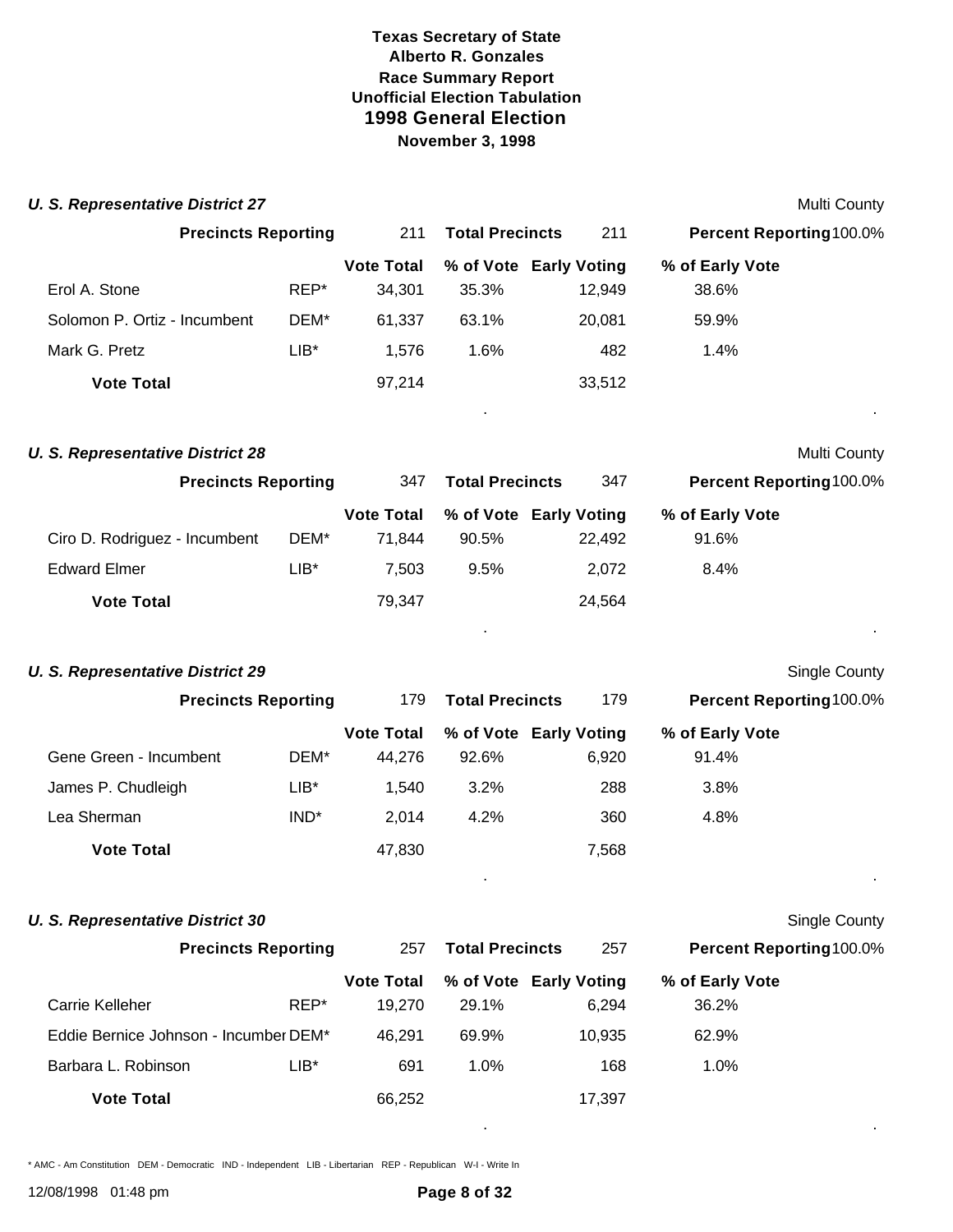#### *Governor*

|                                 | <b>Precincts Reporting</b> |         | 8,493             | <b>Total Precincts</b> | 8,493                  | Percent Reporting 100.0%      |      |  |
|---------------------------------|----------------------------|---------|-------------------|------------------------|------------------------|-------------------------------|------|--|
|                                 |                            |         | <b>Vote Total</b> |                        | % of Vote Early Voting | % of Early Vote               |      |  |
| George W. Bush - Incumbent      |                            | REP*    | 2,567,898         | 68.6%                  | 712,154                | 67.7%                         |      |  |
| Garry Mauro                     |                            | DEM*    | 1,156,727         | 30.9%                  | 335,270                | 31.8%                         |      |  |
| Lester R. 'Les' Turlington, Jr. |                            | $LIB*$  | 20,703            | 0.6%                   | 5,156                  | 0.5%                          |      |  |
| Susan Lee Solar                 |                            | $W-I^*$ | 597               | 0.0%                   | 123                    | 0.0%                          |      |  |
| <b>Vote Total</b>               |                            |         | 3,745,925         |                        | 1,052,703              | Voter Registration 11,538,235 |      |  |
|                                 |                            |         | % VR Voting       | 32.5%                  |                        | % Voting Early                | 9.1% |  |
| <b>Lieutenant Governor</b>      |                            |         |                   |                        |                        |                               |      |  |
|                                 | <b>Precincts Reporting</b> |         | 8,493             | <b>Total Precincts</b> | 8,493                  | Percent Reporting 100.0%      |      |  |
|                                 |                            |         | <b>Vote Total</b> |                        | % of Vote Early Voting | % of Early Vote               |      |  |
| <b>Rick Perry</b>               |                            | REP*    | 1,871,620         | 50.3%                  | 531,780                | 50.9%                         |      |  |
| John Sharp                      |                            | DEM*    | 1,786,737         | 48.0%                  | 497,857                | 47.6%                         |      |  |
| <b>Anthony Garcia</b>           |                            | $LIB*$  | 65,173            | 1.8%                   | 15,851                 | 1.5%                          |      |  |
| <b>Vote Total</b>               |                            |         | 3,723,530         |                        | 1,045,488              | Voter Registration 11,538,235 |      |  |
|                                 |                            |         | % VR Voting       | 32.3%                  |                        | % Voting Early                | 9.1% |  |
| <b>Attorney General</b>         |                            |         |                   |                        |                        |                               |      |  |
|                                 | <b>Precincts Reporting</b> |         | 8,493             | <b>Total Precincts</b> | 8,493                  | Percent Reporting100.0%       |      |  |
|                                 |                            |         | <b>Vote Total</b> |                        | % of Vote Early Voting | % of Early Vote               |      |  |
| John Cornyn                     |                            | REP*    | 2,015,228         | 54.5%                  | 584,967                | 56.1%                         |      |  |
| Jim Mattox                      |                            | DEM*    | 1,626,312         | 44.0%                  | 445,111                | 42.7%                         |      |  |
| Mike Angwin                     |                            | $LIB*$  | 57,730            | 1.6%                   | 12,561                 | 1.2%                          |      |  |
| <b>Vote Total</b>               |                            |         | 3,699,270         |                        | 1,042,639              | Voter Registration 11,538,235 |      |  |
|                                 |                            |         | % VR Voting       | 32.1%                  |                        | % Voting Early                | 9. % |  |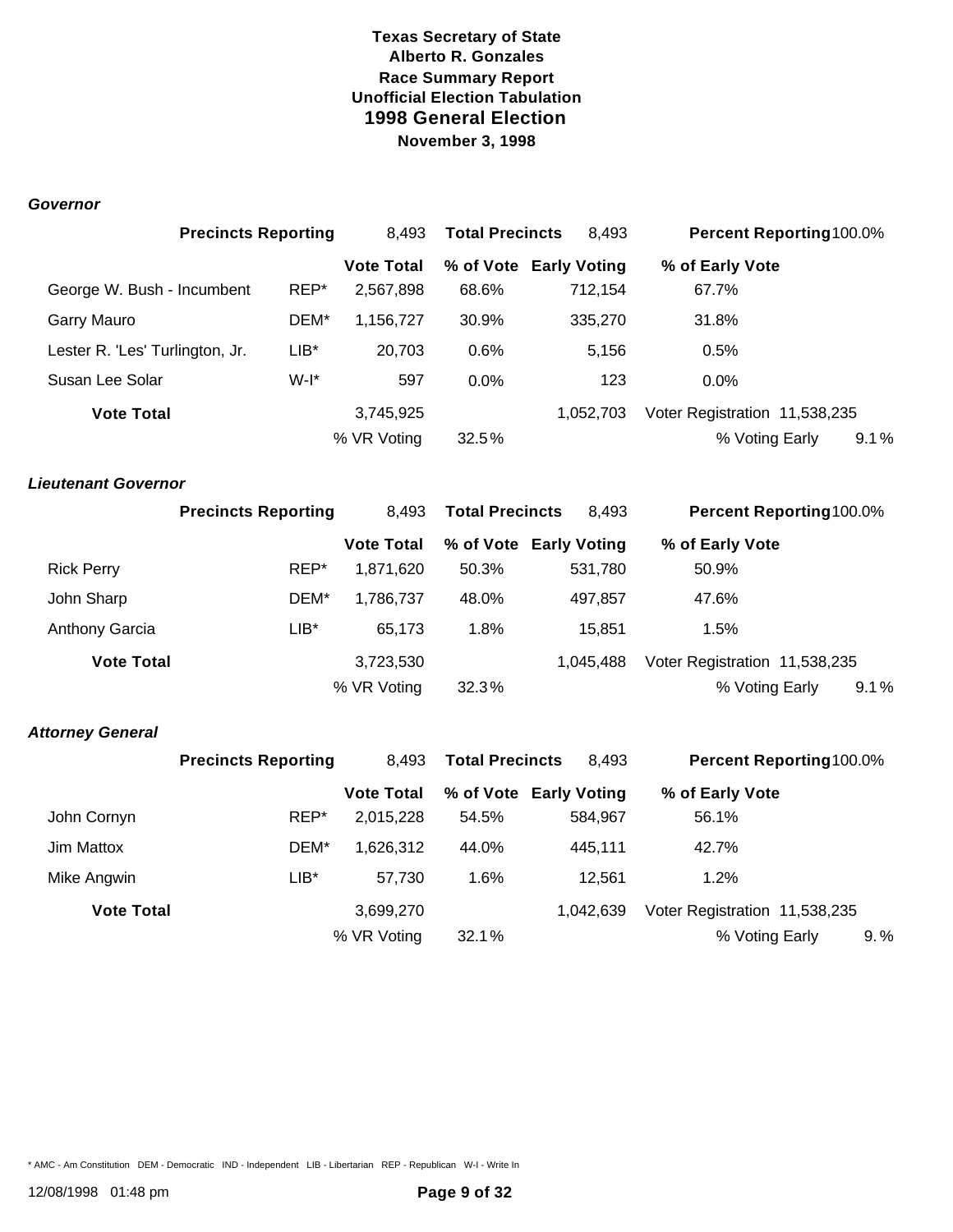| <b>Comptroller of Public Accounts</b> |  |  |
|---------------------------------------|--|--|
|---------------------------------------|--|--|

|                        | <b>Precincts Reporting</b> | 8.493             | <b>Total Precincts</b> | 8.493                  | <b>Percent Reporting 100.0%</b> |      |
|------------------------|----------------------------|-------------------|------------------------|------------------------|---------------------------------|------|
|                        |                            | <b>Vote Total</b> |                        | % of Vote Early Voting | % of Early Vote                 |      |
| Carole Keeton Rylander | REP*                       | 1.834.336         | 49.8%                  | 534.580                | 51.4%                           |      |
| Paul Hobby             | DEM*                       | 1,795,932         | 48.7%                  | 492.697                | 47.4%                           |      |
| Alex Monchak           | $LIB^*$                    | 53.844            | 1.5%                   | 11.899                 | $1.1\%$                         |      |
| <b>Vote Total</b>      |                            | 3,684,112         |                        | 1.039.176              | Voter Registration 11,538,235   |      |
|                        |                            | % VR Voting       | 31.9%                  |                        | % Voting Early                  | 9. % |

#### *Commissioner of the General Land Office*

|                          | <b>Precincts Reporting</b> | 8.493             | <b>Total Precincts</b><br>8.493 |                        | <b>Percent Reporting100.0%</b> |         |
|--------------------------|----------------------------|-------------------|---------------------------------|------------------------|--------------------------------|---------|
|                          |                            | <b>Vote Total</b> |                                 | % of Vote Early Voting | % of Early Vote                |         |
| David Dewhurst           | REP*                       | 2,083,844         | 57.7%                           | 602.571                | 58.8%                          |         |
| <b>Richard Raymond</b>   | DEM*                       | 1.431.221         | 39.6%                           | 400.716                | 39.1%                          |         |
| J. Manuel 'Monte' Montez | LIB*                       | 98.236            | 2.7%                            | 21.672                 | $2.1\%$                        |         |
| <b>Vote Total</b>        |                            | 3,613,301         |                                 | 1.024.959              | Voter Registration 11,538,235  |         |
|                          |                            | % VR Voting       | 31.3%                           |                        | % Voting Early                 | $8.9\%$ |

#### *Commissioner of Agriculture*

|                       | <b>Precincts Reporting</b> |                   | <b>Total Precincts</b> | 8.493                  | <b>Percent Reporting100.0%</b> |  |
|-----------------------|----------------------------|-------------------|------------------------|------------------------|--------------------------------|--|
|                       |                            | <b>Vote Total</b> |                        | % of Vote Early Voting | % of Early Vote                |  |
| Susan Combs           | REP*                       | 2,037,429         | 56.6%                  | 585,746                | 57.4%                          |  |
| L.P. (Pete) Patterson | DEM*                       | 1,504,508         | 41.8%                  | 422,312                | 41.4%                          |  |
| Jimmy T. LaBaume      | LIB*                       | 54.260            | 1.5%                   | 12.482                 | 1.2%                           |  |
| Michael J. Yarbrough  | $W-I^*$                    | 1,103             | 0.0%                   | 184                    | $0.0\%$                        |  |
| <b>Vote Total</b>     |                            | 3,597,300         |                        | 1.020.724              | Voter Registration 11,538,235  |  |
|                       |                            | % VR Voting       | 31.2%                  |                        | 8.8%<br>% Voting Early         |  |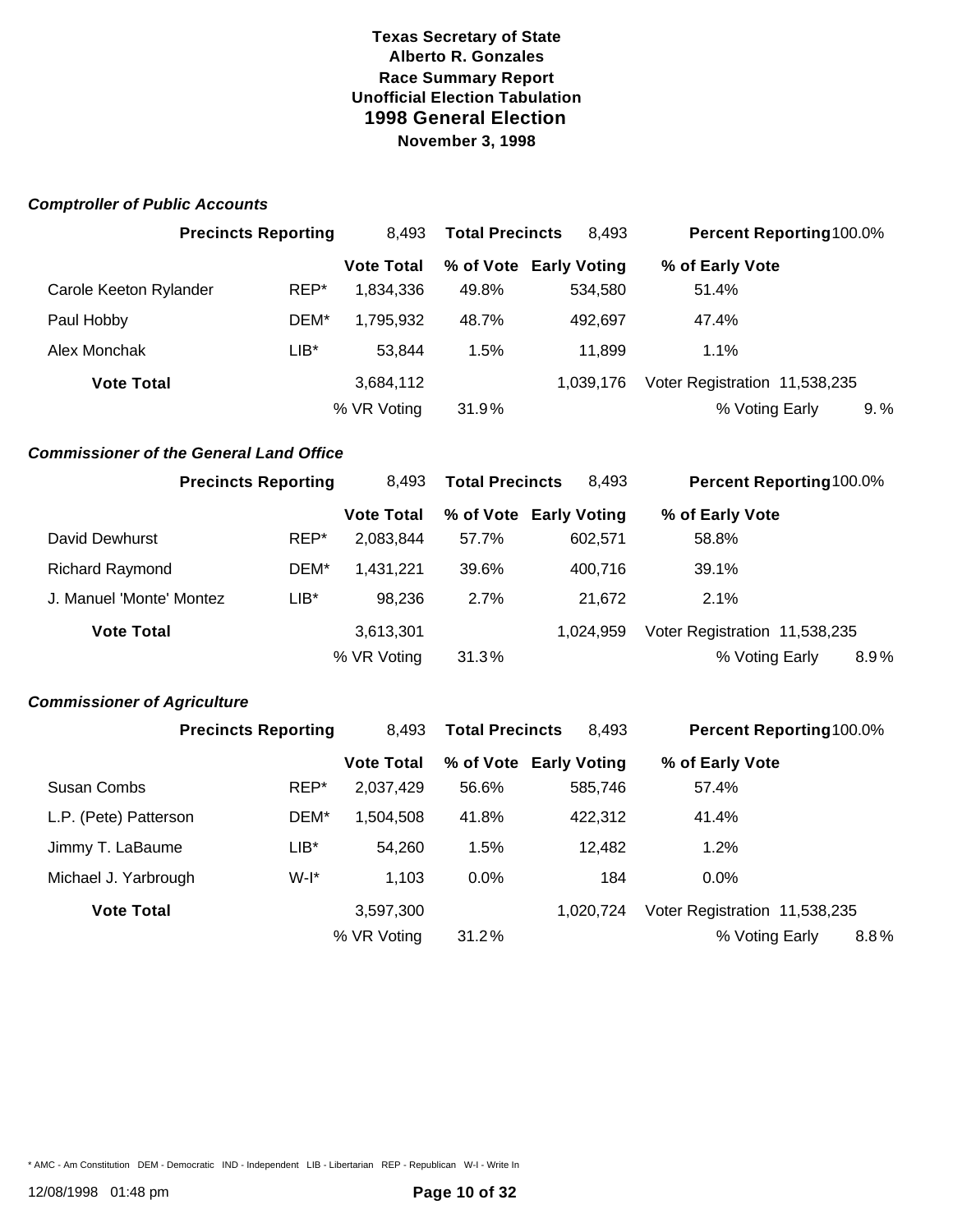#### *Railroad Commissioner*

|                                 | <b>Precincts Reporting</b> | 8,493                          | <b>Total Precincts</b><br>8,493 |                                   | Percent Reporting 100.0%       |      |
|---------------------------------|----------------------------|--------------------------------|---------------------------------|-----------------------------------|--------------------------------|------|
|                                 |                            | <b>Vote Total</b>              |                                 | % of Vote Early Voting            | % of Early Vote                |      |
| <b>Tony Garza</b>               | REP*                       | 2,063,248                      | 57.1%                           | 587,661                           | 57.4%                          |      |
| Joe B. Henderson                | DEM*                       | 1,459,654                      | 40.4%                           | 415,269                           | 40.6%                          |      |
| Jim Spurlock                    | $LIB*$                     | 88,538                         | 2.5%                            | 20,587                            | 2.0%                           |      |
| <b>Vote Total</b>               |                            | 3,611,440                      |                                 | 1,023,517                         | Voter Registration 11,538,235  |      |
|                                 |                            | % VR Voting                    | 31.3%                           |                                   | % Voting Early                 | 8.9% |
| Justice, Supreme Court, Place 1 |                            |                                |                                 |                                   |                                |      |
|                                 | <b>Precincts Reporting</b> | 8,493                          | <b>Total Precincts</b>          | 8,493                             | Percent Reporting100.0%        |      |
| Craig T. Enoch - Incumbent      | REP*                       | <b>Vote Total</b><br>2,064,466 | 58.5%                           | % of Vote Early Voting<br>584,854 | % of Early Vote<br>58.5%       |      |
| Mike Westergren                 | DEM*                       | 1,466,539                      | 41.5%                           | 415,743                           | 41.5%                          |      |
| <b>Vote Total</b>               |                            | 3,531,005                      |                                 | 1,000,597                         | Voter Registration 11,538,235  |      |
|                                 |                            | % VR Voting                    | 30.6%                           |                                   | % Voting Early                 | 8.7% |
| Justice, Supreme Court, Place 2 |                            |                                |                                 |                                   |                                |      |
|                                 | <b>Precincts Reporting</b> | 8,493                          | <b>Total Precincts</b>          | 8,493                             | Percent Reporting 100.0%       |      |
|                                 |                            | <b>Vote Total</b>              |                                 | % of Vote Early Voting            | % of Early Vote                |      |
| Harriet O'Neill                 | REP*                       | 1,905,683                      | 53.8%                           | 551,626                           | 54.9%                          |      |
| Rose Spector - Incumbent        | DEM*                       | 1,636,220                      | 46.2%                           | 453,143                           | 45.1%                          |      |
| <b>Vote Total</b>               |                            | 3,541,903                      |                                 | 1,004,769                         | Voter Registration 11,538,235  |      |
|                                 |                            | % VR Voting                    | 30.7%                           |                                   | % Voting Early                 | 8.7% |
| Justice, Supreme Court, Place 3 |                            |                                |                                 |                                   |                                |      |
|                                 | <b>Precincts Reporting</b> |                                | 8,493 Total Precincts           | 8,493                             | <b>Percent Reporting100.0%</b> |      |
|                                 |                            | <b>Vote Total</b>              |                                 | % of Vote Early Voting            | % of Early Vote                |      |
| Greg Abbott - Incumbent         | REP*                       | 2,120,263                      | 60.4%                           | 601,206                           | 60.4%                          |      |
| David Van Os                    | DEM*                       | 1,388,467                      | 39.6%                           | 393,659                           | 39.6%                          |      |
| <b>Vote Total</b>               |                            | 3,508,730                      |                                 | 994,865                           | Voter Registration 11,538,235  |      |
|                                 |                            | % VR Voting                    | 30.4%                           |                                   | % Voting Early                 | 8.6% |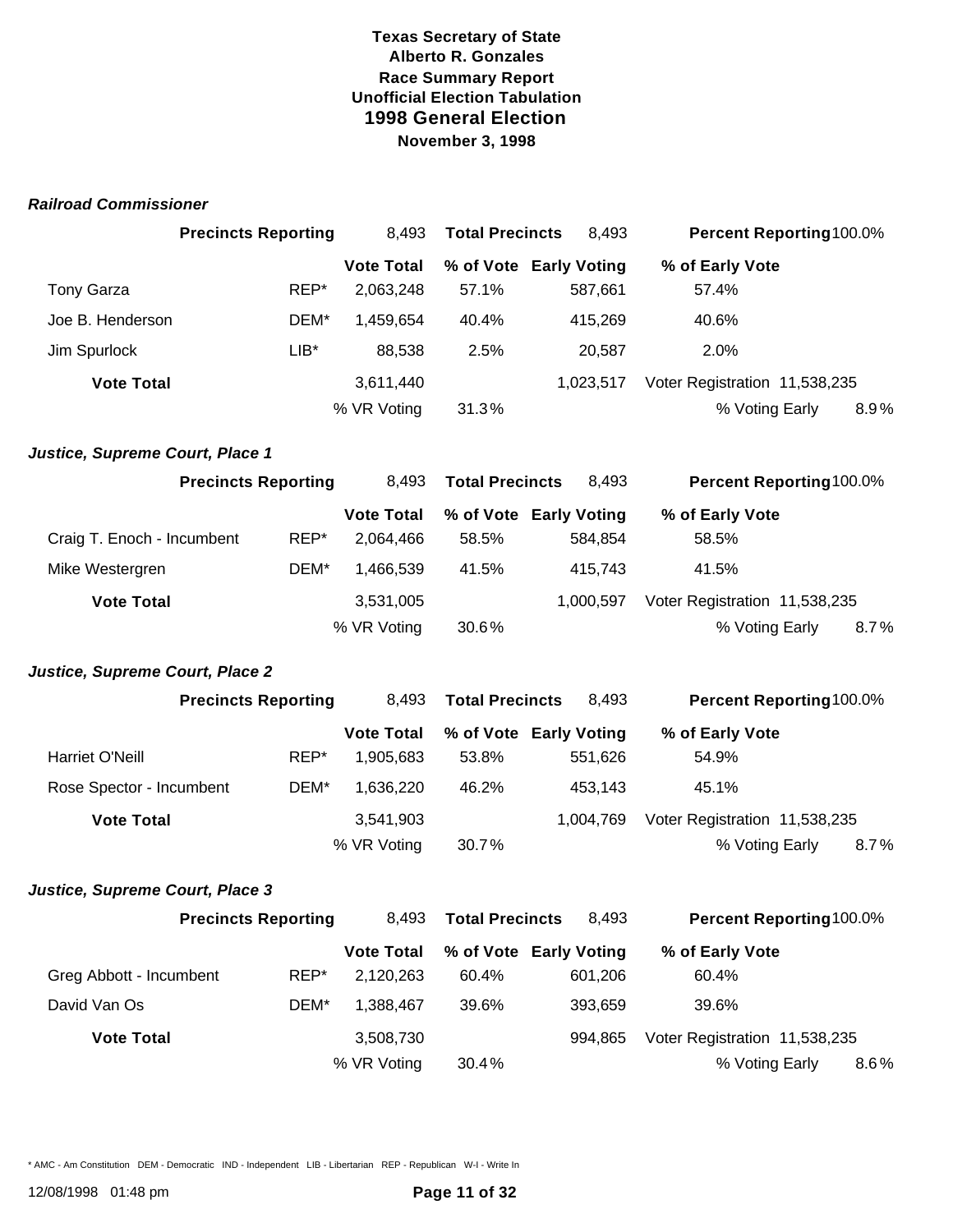| Justice, Supreme Court, Place 4 - Unexpired Term |  |  |  |
|--------------------------------------------------|--|--|--|
|                                                  |  |  |  |

|                               | <b>Precincts Reporting</b> |                   | <b>Total Precincts</b><br>8.493 |                        | <b>Percent Reporting100.0%</b> |
|-------------------------------|----------------------------|-------------------|---------------------------------|------------------------|--------------------------------|
|                               |                            | <b>Vote Total</b> |                                 | % of Vote Early Voting | % of Early Vote                |
| Deborah Hankinson - Incumbent | REP*                       | 2.009.483         | 57.2%                           | 577.250                | 57.8%                          |
| Jerry Scarbrough              | DEM*                       | 1,506,097         | 42.8%                           | 422.055                | 42.2%                          |
| <b>Vote Total</b>             |                            | 3,515,580         |                                 | 999.305                | Voter Registration 11,538,235  |
|                               |                            | % VR Voting       | 30.5%                           |                        | % Voting Early<br>8.7%         |

#### *Judge, Court of Criminal Appeals Place 1*

|                   | <b>Precincts Reporting</b>               | <b>Total Precincts</b><br>8.493 |       | 8.493                  | <b>Percent Reporting100.0%</b> |  |
|-------------------|------------------------------------------|---------------------------------|-------|------------------------|--------------------------------|--|
|                   |                                          | <b>Vote Total</b>               |       | % of Vote Early Voting | % of Early Vote                |  |
| Mike Keasler      | REP*                                     | 1,903,633                       | 54.2% | 552.365                | 55.3%                          |  |
|                   | Charles F. (Charlie) Baird - Incumt DEM* | 1.605.595                       | 45.8% | 446.441                | 44.7%                          |  |
| <b>Vote Total</b> |                                          | 3,509,228                       |       | 998.806                | Voter Registration 11,538,235  |  |
|                   |                                          | % VR Voting                     | 30.4% |                        | % Voting Early<br>8.7%         |  |

#### *Judge, Court of Criminal Appeals Place 2*

|                        | <b>Precincts Reporting</b> | 8.493             | <b>Total Precincts</b> | 8.493                  | <b>Percent Reporting 100.0%</b> |
|------------------------|----------------------------|-------------------|------------------------|------------------------|---------------------------------|
|                        |                            | <b>Vote Total</b> |                        | % of Vote Early Voting | % of Early Vote                 |
| Cheryl Johnson         | REP*                       | 2,028,059         | 58.1%                  | 579.889                | 58.3%                           |
| <b>Winston Cochran</b> | DEM*                       | 1.464.735         | 41.9%                  | 414.344                | 41.7%                           |
| <b>Vote Total</b>      |                            | 3,492,794         |                        | 994.233                | Voter Registration 11,538,235   |
|                        |                            | % VR Voting       | 30.3%                  |                        | % Voting Early<br>$8.6\%$       |

#### *Judge, Court of Criminal Appeals Place 3*

|                                       | <b>Precincts Reporting</b> |                   | <b>Total Precincts</b><br>8.493 |                        | <b>Percent Reporting100.0%</b> |  |
|---------------------------------------|----------------------------|-------------------|---------------------------------|------------------------|--------------------------------|--|
|                                       |                            | <b>Vote Total</b> |                                 | % of Vote Early Voting | % of Early Vote                |  |
| Lawrence 'Larry' Meyers - IncumbeREP* |                            | 2,205,037         | 81.6%                           | 632.143                | 84.3%                          |  |
| Larry S. Perry                        | $LIB^*$                    | 497.363           | 18.4%                           | 117.678                | 15.7%                          |  |
| <b>Vote Total</b>                     |                            | 2,702,400         |                                 | 749.821                | Voter Registration 11,538,235  |  |
|                                       |                            | % VR Voting       | 23.4%                           |                        | % Voting Early<br>6.5%         |  |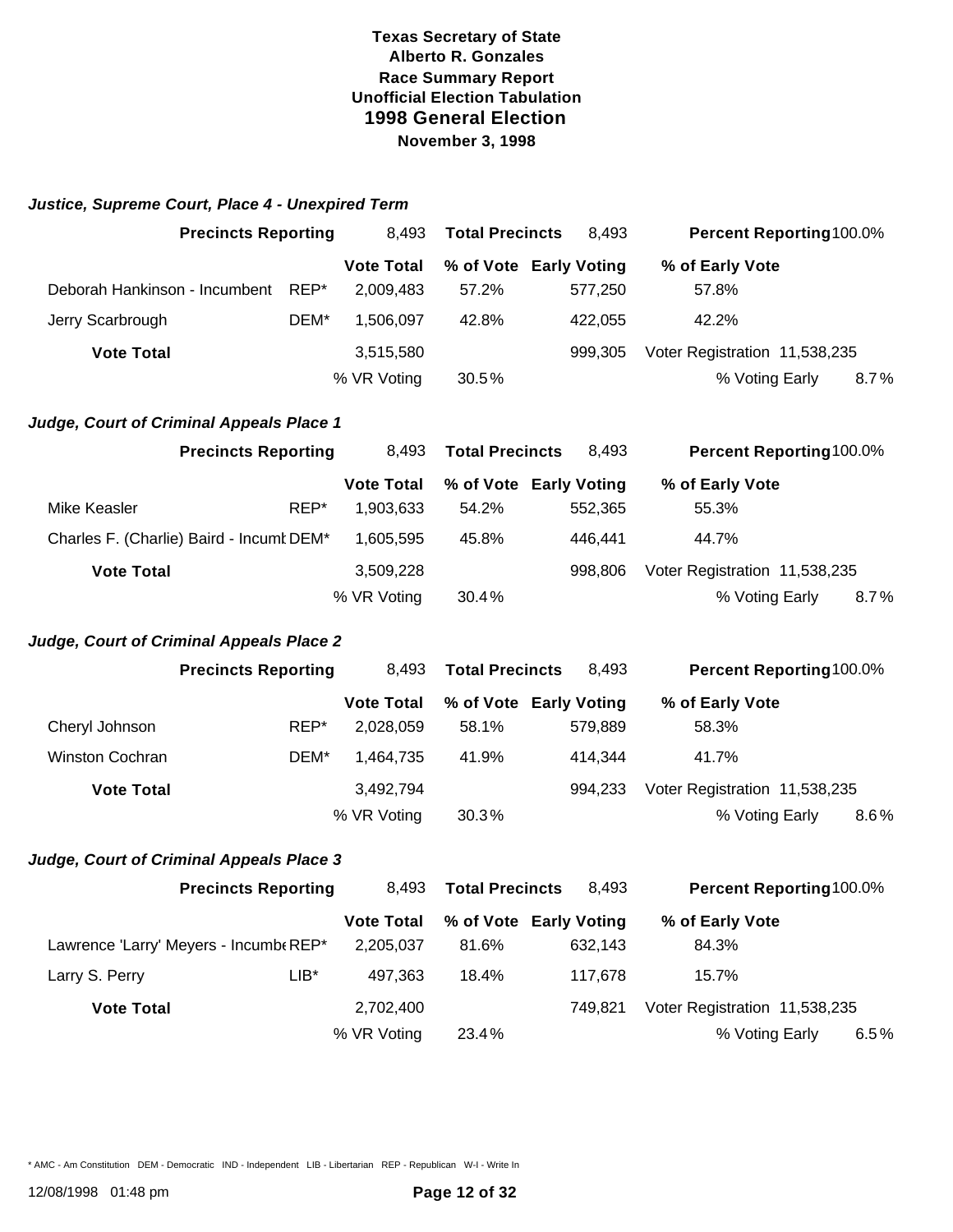| <b>Member, State Board of Education, District 1</b> |              |                                         |                                          |                  |                                   | Multi County        |
|-----------------------------------------------------|--------------|-----------------------------------------|------------------------------------------|------------------|-----------------------------------|---------------------|
| <b>Precincts Reporting</b>                          |              | 454                                     | <b>Total Precincts</b>                   | 454              | Percent Reporting 100.0%          |                     |
| Donna Ballard                                       | REP*         | <b>Vote Total</b><br>71,189             | % of Vote Early Voting<br>40.1%          | 29,779           | % of Early Vote<br>43.2%          |                     |
| Rene Nunez - Incumbent                              | DEM*         | 106,482                                 | 59.9%                                    | 39,220           | 56.8%                             |                     |
| <b>Vote Total</b>                                   |              | 177,671                                 |                                          | 68,999           |                                   |                     |
| <b>Member, State Board of Education, District 2</b> |              |                                         |                                          |                  |                                   | Multi County        |
| <b>Precincts Reporting</b>                          |              | 453                                     | <b>Total Precincts</b>                   | 453              | <b>Percent Reporting100.0%</b>    |                     |
| <b>Shirley Persons Pigott</b>                       | REP*         | <b>Vote Total</b><br>78,375             | % of Vote Early Voting<br>42.8%          | 26,934           | % of Early Vote<br>44.3%          |                     |
| Mary Helen Berlanga - Incumbent DEM*                |              | 104,708                                 | 57.2%                                    | 33,816           | 55.7%                             |                     |
| <b>Vote Total</b>                                   |              | 183,083                                 |                                          | 60,750           |                                   |                     |
| <b>Member, State Board of Education, District 8</b> |              |                                         |                                          |                  |                                   | Multi County        |
| <b>Precincts Reporting</b>                          |              | 592                                     | <b>Total Precincts</b>                   | 592              | <b>Percent Reporting100.0%</b>    |                     |
| Grace Shore - Incumbent<br>Charlotte H. Coffelt     | REP*<br>DEM* | <b>Vote Total</b><br>177,703<br>117,451 | % of Vote Early Voting<br>60.2%<br>39.8% | 46,815<br>32,574 | % of Early Vote<br>59.0%<br>41.0% |                     |
| <b>Vote Total</b>                                   |              | 295,154                                 |                                          | 79,389           |                                   |                     |
| Member, State Board of Education, District 9        |              |                                         |                                          |                  |                                   | <b>Multi County</b> |
| <b>Precincts Reporting</b>                          |              | 807                                     | <b>Total Precincts</b>                   | 807              | Percent Reporting100.0%           |                     |
| Don McLeroy                                         | REP*         | <b>Vote Total</b><br>146,713            | % of Vote Early Voting<br>55.1%          | 37,514           | % of Early Vote<br>55.2%          |                     |
| <b>Mary Delk</b>                                    | DEM*         | 119,645                                 | 44.9%                                    | 30,441           | 44.8%                             |                     |
| <b>Vote Total</b>                                   |              | 266,358                                 |                                          | 67,955           |                                   |                     |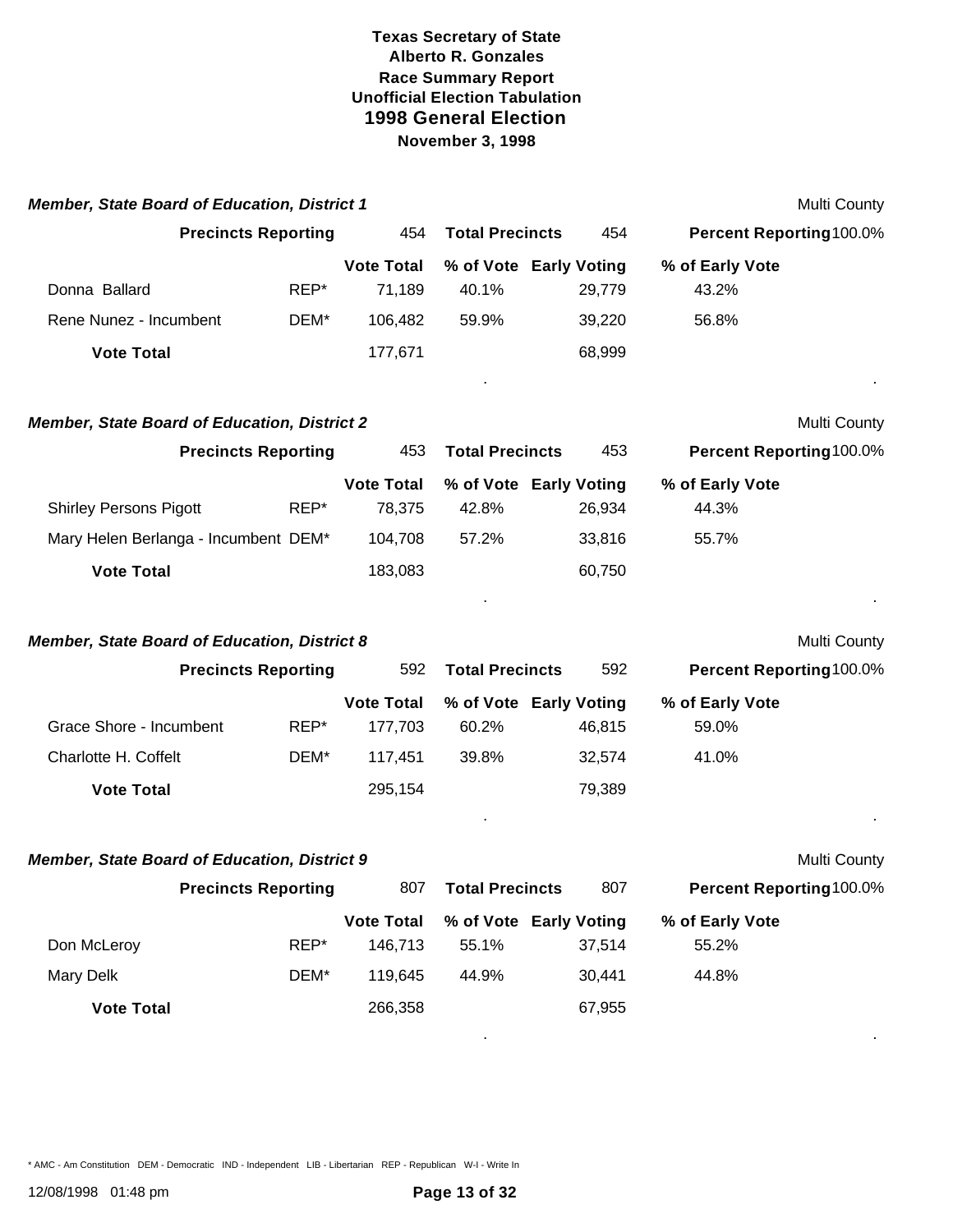| <b>Member, State Board of Education, District 14</b> |                            |                              |                                 |        |                                | Multi County |
|------------------------------------------------------|----------------------------|------------------------------|---------------------------------|--------|--------------------------------|--------------|
|                                                      | <b>Precincts Reporting</b> | 872                          | <b>Total Precincts</b>          | 872    | <b>Percent Reporting100.0%</b> |              |
| Richard Watson - Incumbent                           | REP*                       | <b>Vote Total</b><br>149,915 | % of Vote Early Voting<br>56.5% | 38,779 | % of Early Vote<br>54.7%       |              |
| Allan Butcher                                        | DEM*                       | 115,194                      | 43.5%                           | 32,063 | 45.3%                          |              |
| <b>Vote Total</b>                                    |                            | 265,109                      |                                 | 70,842 |                                |              |
|                                                      |                            |                              |                                 |        |                                |              |
| <b>State Senator, District 4</b>                     |                            |                              |                                 |        |                                | Multi County |
|                                                      | <b>Precincts Reporting</b> | 233                          | <b>Total Precincts</b>          | 233    | Percent Reporting100.0%        |              |
| Michael Galloway - Incumbent                         | REP*                       | <b>Vote Total</b><br>75,671  | % of Vote Early Voting<br>47.9% | 21,040 | % of Early Vote<br>40.2%       |              |
| David Bernsen                                        | DEM*                       | 82,237                       | 52.1%                           | 31,298 | 59.8%                          |              |
| <b>Vote Total</b>                                    |                            | 157,908                      |                                 | 52,338 |                                |              |
|                                                      |                            |                              |                                 |        |                                |              |
| <b>State Senator, District 5</b>                     |                            |                              |                                 |        |                                | Multi County |
|                                                      | <b>Precincts Reporting</b> | 428                          | <b>Total Precincts</b>          | 428    | <b>Percent Reporting100.0%</b> |              |
|                                                      |                            | <b>Vote Total</b>            | % of Vote Early Voting          |        | % of Early Vote                |              |
| Steve Ogden - Incumbent                              | REP*                       | 76,831                       | 55.6%                           | 20,794 | 56.7%                          |              |
| Mary M. Moore                                        | DEM*                       | 61,355                       | 44.4%                           | 15,895 | 43.3%                          |              |
| <b>Vote Total</b>                                    |                            | 138,186                      |                                 | 36,689 |                                |              |
|                                                      |                            |                              |                                 |        |                                |              |
| <b>State Senator, District 11</b>                    |                            |                              |                                 |        |                                | Multi County |
|                                                      | <b>Precincts Reporting</b> | 179                          | <b>Total Precincts</b>          | 179    | Percent Reporting100.0%        |              |
|                                                      |                            | <b>Vote Total</b>            | % of Vote Early Voting          |        | % of Early Vote                |              |
| Mike Jackson                                         | REP*                       | 63,201                       | 57.0%                           | 18,801 | 57.5%                          |              |
| <b>Edward Wesley</b>                                 | DEM*                       | 47,617                       | 43.0%                           | 13,894 | 42.5%                          |              |
| <b>Vote Total</b>                                    |                            | 110,818                      |                                 | 32,695 |                                |              |
|                                                      |                            |                              |                                 |        |                                |              |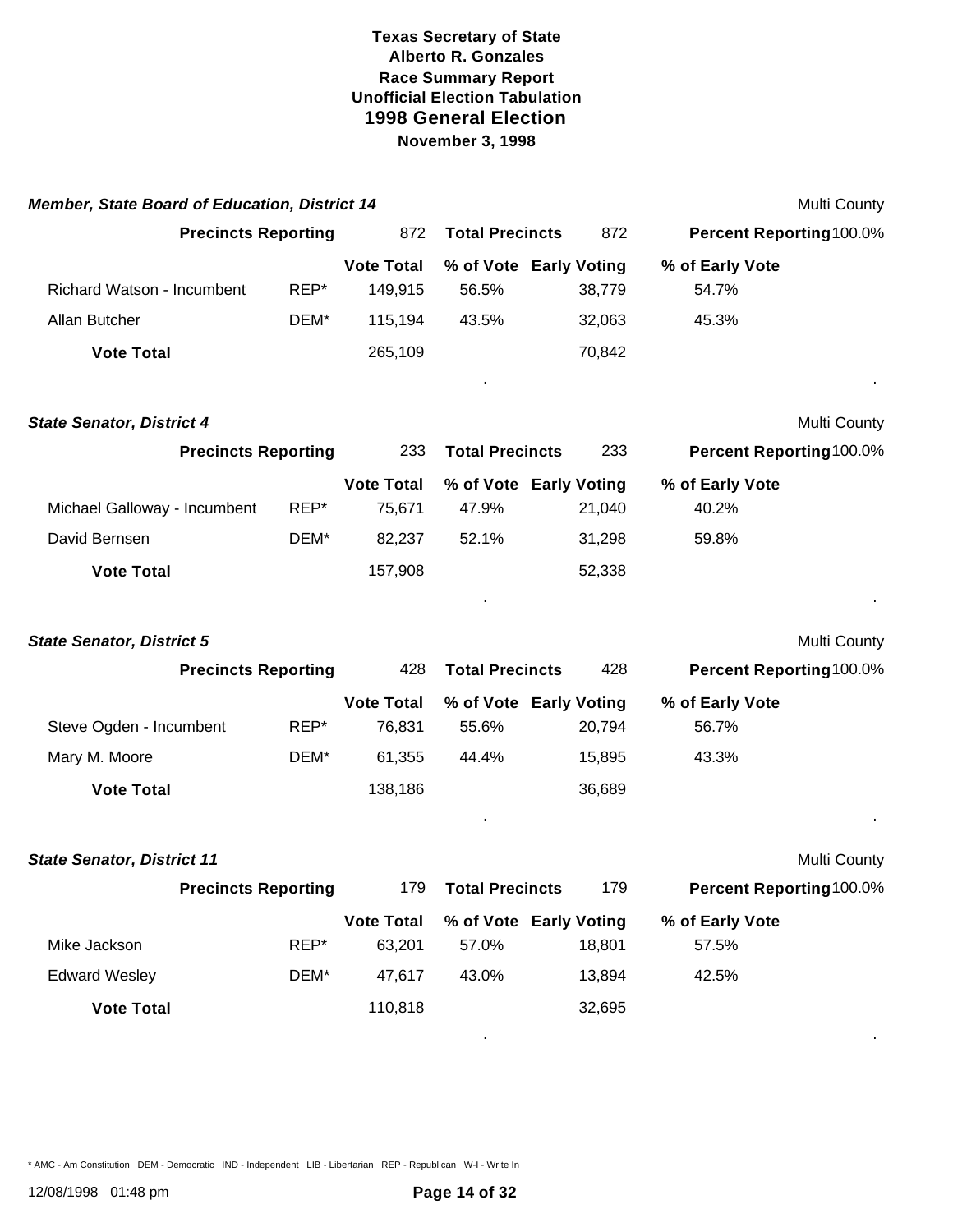| <b>State Senator, District 17</b> |      |                             |                                 |        |                          | Multi County |
|-----------------------------------|------|-----------------------------|---------------------------------|--------|--------------------------|--------------|
| <b>Precincts Reporting</b>        |      | 204                         | <b>Total Precincts</b>          | 204    | Percent Reporting100.0%  |              |
| J. E. 'Buster' Brown - Incumbent  | REP* | <b>Vote Total</b><br>96,810 | % of Vote Early Voting<br>70.6% | 24,014 | % of Early Vote<br>75.0% |              |
| Ronnie Ellen Harrison             | DEM* | 40,320                      | 29.4%                           | 7,985  | 25.0%                    |              |
| <b>Vote Total</b>                 |      | 137,130                     |                                 | 31,999 |                          |              |
| <b>State Senator, District 18</b> |      |                             |                                 |        |                          | Multi County |
| <b>Precincts Reporting</b>        |      | 403                         | <b>Total Precincts</b>          | 403    | Percent Reporting100.0%  |              |
| <b>Reese Turner</b>               | REP* | <b>Vote Total</b><br>58,158 | % of Vote Early Voting<br>40.6% | 14,934 | % of Early Vote<br>42.8% |              |
| Ken Armbrister - Incumbent        | DEM* | 85,129                      | 59.4%                           | 19,958 | 57.2%                    |              |
| <b>Vote Total</b>                 |      | 143,287                     |                                 | 34,892 |                          |              |
| <b>State Senator, District 20</b> |      |                             |                                 |        |                          | Multi County |
| <b>Precincts Reporting</b>        |      | 270                         | <b>Total Precincts</b>          | 270    | Percent Reporting100.0%  |              |
| Joe Gardner                       | REP* | <b>Vote Total</b><br>41,291 | % of Vote Early Voting<br>41.9% | 13,460 | % of Early Vote<br>43.4% |              |
| Carlos F. Truan - Incumbent       | DEM* | 57,266                      | 58.1%                           | 17,578 | 56.6%                    |              |
| <b>Vote Total</b>                 |      | 98,557                      |                                 | 31,038 |                          |              |
| <b>State Senator, District 30</b> |      |                             |                                 |        |                          | Multi County |
| <b>Precincts Reporting</b>        |      | 464                         | <b>Total Precincts</b>          | 464    | Percent Reporting100.0%  |              |
|                                   |      | <b>Vote Total</b>           | % of Vote Early Voting          |        | % of Early Vote          |              |
| Tom Haywood - Incumbent           | REP* | 82,984                      | 62.6%                           | 23,456 | 61.4%                    |              |
| Greg Underwood                    | DEM* | 49,475                      | 37.4%                           | 14,723 | 38.6%                    |              |
| <b>Vote Total</b>                 |      | 132,459                     |                                 | 38,179 |                          |              |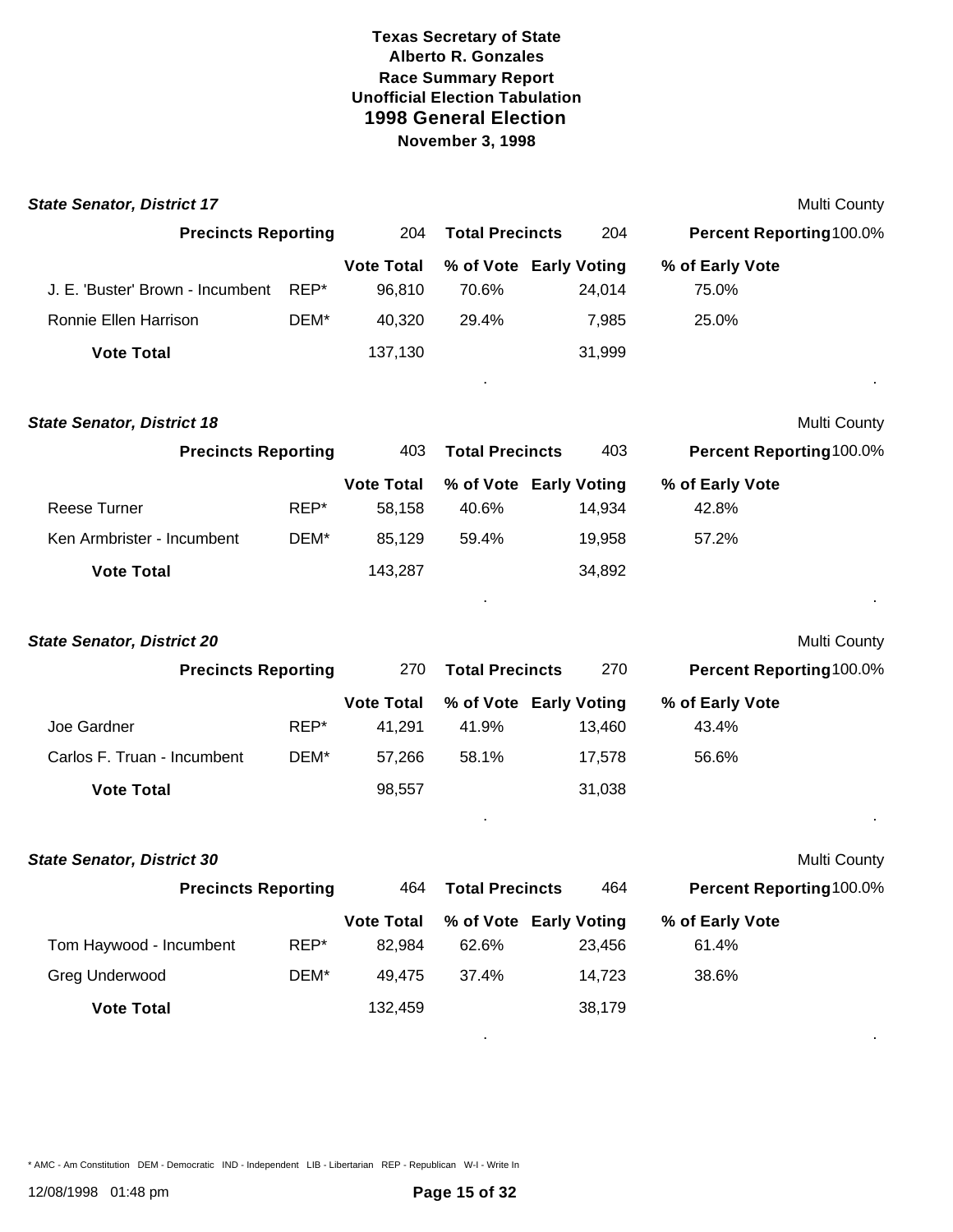| <b>State Representative District 2</b> |                            |                             |                                 |       |                          | <b>Multi County</b> |
|----------------------------------------|----------------------------|-----------------------------|---------------------------------|-------|--------------------------|---------------------|
|                                        | <b>Precincts Reporting</b> | 108                         | <b>Total Precincts</b>          | 108   | Percent Reporting 100.0% |                     |
| Debe McGuire                           | REP*                       | <b>Vote Total</b><br>14,010 | % of Vote Early Voting<br>45.5% | 3,551 | % of Early Vote<br>48.1% |                     |
| Tom Ramsay - Incumbent                 | DEM*                       | 16,790                      | 54.5%                           | 3,837 | 51.9%                    |                     |
| <b>Vote Total</b>                      |                            | 30,800                      |                                 | 7,388 |                          |                     |
| <b>State Representative District 3</b> |                            |                             |                                 |       |                          | <b>Multi County</b> |
|                                        | <b>Precincts Reporting</b> | 94                          | <b>Total Precincts</b>          | 94    | Percent Reporting100.0%  |                     |
| Sue Fancher                            | REP*                       | <b>Vote Total</b><br>11,937 | % of Vote Early Voting<br>43.0% | 2,752 | % of Early Vote<br>44.7% |                     |
| Mark Homer                             | DEM*                       | 15,812                      | 57.0%                           | 3,408 | 55.3%                    |                     |
| <b>Vote Total</b>                      |                            | 27,749                      |                                 | 6,160 |                          |                     |
| <b>State Representative District 4</b> |                            |                             |                                 |       |                          | <b>Multi County</b> |
|                                        | <b>Precincts Reporting</b> | 73                          | <b>Total Precincts</b>          | 73    | Percent Reporting100.0%  |                     |
|                                        |                            | <b>Vote Total</b>           | % of Vote Early Voting          |       | % of Early Vote          |                     |
| <b>Betty Brown</b>                     | REP*                       | 14,852                      | 53.3%                           | 4,304 | 49.6%                    |                     |
| <b>Bruce Wood</b>                      | DEM*                       | 13,010                      | 46.7%                           | 4,365 | 50.4%                    |                     |
| <b>Vote Total</b>                      |                            | 27,862                      |                                 | 8,669 |                          |                     |
| <b>State Representative District 5</b> |                            |                             |                                 |       |                          | <b>Multi County</b> |
|                                        | <b>Precincts Reporting</b> | 70                          | <b>Total Precincts</b>          | 70    | Percent Reporting100.0%  |                     |
|                                        |                            | <b>Vote Total</b>           | % of Vote Early Voting          |       | % of Early Vote          |                     |
| Dan Flynn                              | REP*                       | 12,534                      | 44.6%                           | 2,313 | 42.2%                    |                     |
| Bob Glaze - Incumbent                  | DEM*                       | 15,570                      | 55.4%                           | 3,172 | 57.8%                    |                     |
| <b>Vote Total</b>                      |                            | 28,104                      |                                 | 5,485 |                          |                     |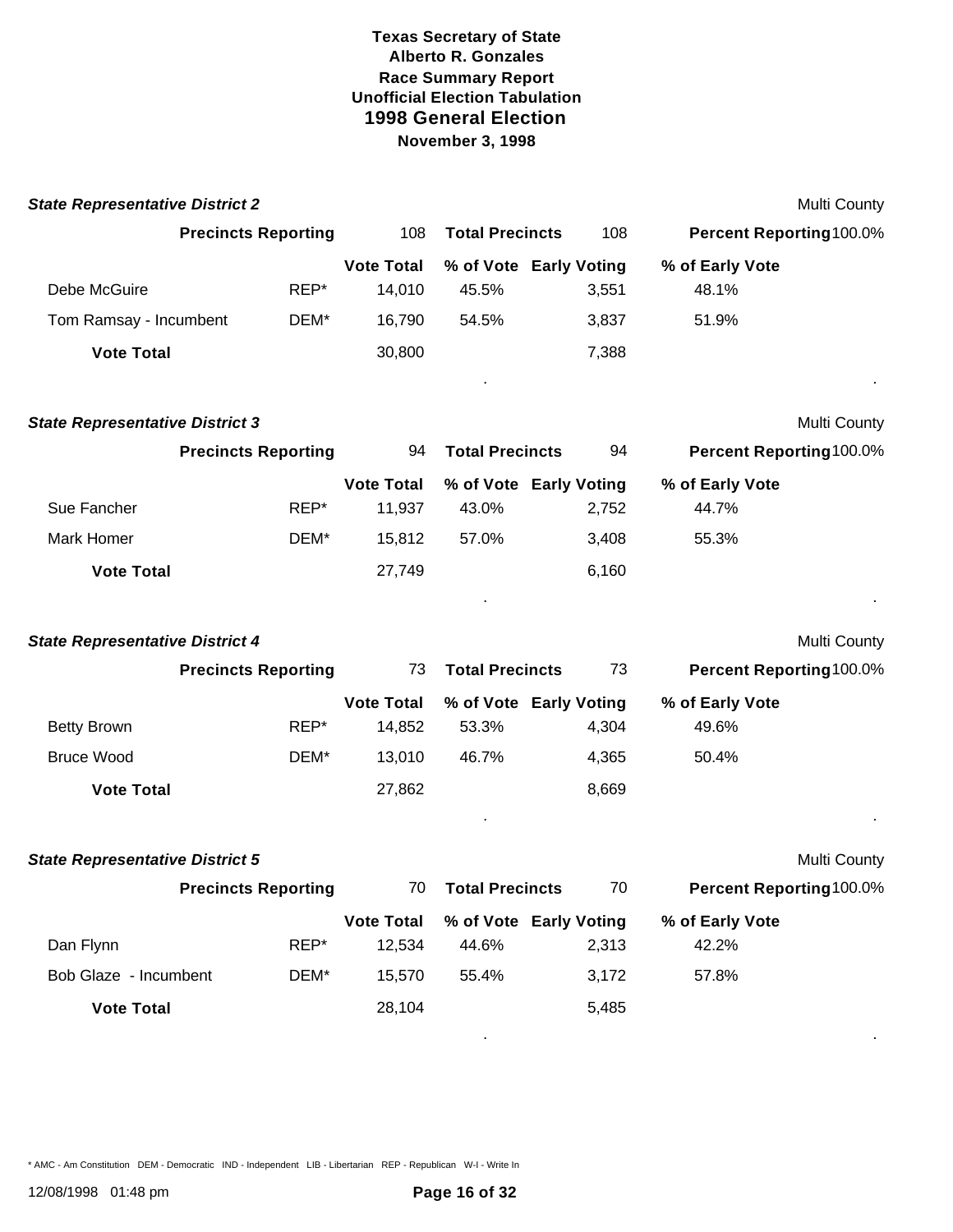| <b>State Representative District 8</b>  |      |                   |                        |       |                         | Multi County |
|-----------------------------------------|------|-------------------|------------------------|-------|-------------------------|--------------|
| <b>Precincts Reporting</b>              |      | 85                | <b>Total Precincts</b> | 85    | Percent Reporting100.0% |              |
|                                         |      | <b>Vote Total</b> | % of Vote Early Voting |       | % of Early Vote         |              |
| Gene Barron                             | REP* | 10,926            | 38.4%                  | 3,214 | 34.5%                   |              |
| Paul Sadler - Incumbent                 | DEM* | 17,496            | 61.6%                  | 6,111 | 65.5%                   |              |
| <b>Vote Total</b>                       |      | 28,422            |                        | 9,325 |                         |              |
| <b>State Representative District 9</b>  |      |                   |                        |       |                         | Multi County |
| <b>Precincts Reporting</b>              |      | 75                | <b>Total Precincts</b> | 75    | Percent Reporting100.0% |              |
|                                         |      | <b>Vote Total</b> | % of Vote Early Voting |       | % of Early Vote         |              |
| Wayne Christian - Incumbent             | REP* | 16,645            | 57.8%                  | 4,912 | 57.4%                   |              |
| <b>Colin Strother</b>                   | DEM* | 12,133            | 42.2%                  | 3,651 | 42.6%                   |              |
| <b>Vote Total</b>                       |      | 28,778            |                        | 8,563 |                         |              |
| <b>State Representative District 12</b> |      |                   |                        |       |                         | Multi County |
| <b>Precincts Reporting</b>              |      | 82                | <b>Total Precincts</b> | 82    | Percent Reporting100.0% |              |
|                                         |      | <b>Vote Total</b> | % of Vote Early Voting |       | % of Early Vote         |              |
| Jeffrey L. Weinstein                    | REP* | 10,749            | 37.2%                  | 2,824 | 36.4%                   |              |
| Clyde Alexander - Incumbent             | DEM* | 18,166            | 62.8%                  | 4,924 | 63.6%                   |              |
| <b>Vote Total</b>                       |      | 28,915            |                        | 7,748 |                         |              |
| <b>State Representative District 13</b> |      |                   |                        |       |                         | Multi County |
| <b>Precincts Reporting</b>              |      | 113               | <b>Total Precincts</b> | 113   | Percent Reporting100.0% |              |
|                                         |      | <b>Vote Total</b> | % of Vote Early Voting |       | % of Early Vote         |              |
| Charles B. Jones                        | REP* | 16,033            | 51.0%                  | 3,536 | 54.0%                   |              |
| Theodora 'Teddy' V. Boehm               | DEM* | 15,406            | 49.0%                  | 3,007 | 46.0%                   |              |
| <b>Vote Total</b>                       |      | 31,439            |                        | 6,543 |                         |              |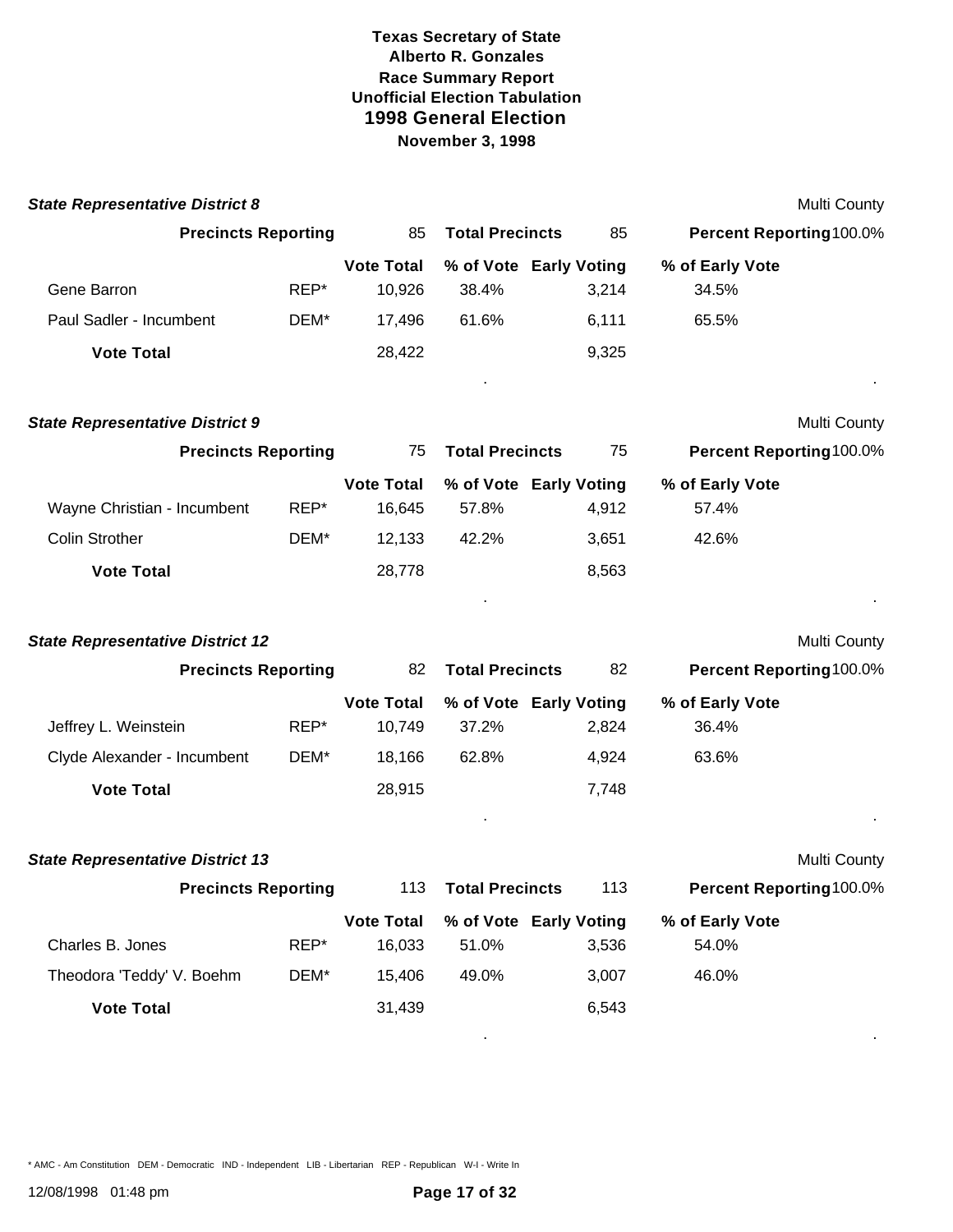| <b>State Representative District 15</b> |                            |                             |                        |                                 |                                | Multi County |
|-----------------------------------------|----------------------------|-----------------------------|------------------------|---------------------------------|--------------------------------|--------------|
|                                         | <b>Precincts Reporting</b> | 77                          | <b>Total Precincts</b> | 77                              | Percent Reporting100.0%        |              |
|                                         |                            | <b>Vote Total</b>           |                        | % of Vote Early Voting          | % of Early Vote                |              |
| Thomas 'Tommy' Williams - Incum REP*    |                            | 31,065                      | 71.2%                  | 7,661                           | 72.3%                          |              |
| Larry R. Hickman                        | DEM*                       | 12,581                      | 28.8%                  | 2,939                           | 27.7%                          |              |
| <b>Vote Total</b>                       |                            | 43,646                      |                        | 10,600                          |                                |              |
| <b>State Representative District 17</b> |                            |                             |                        |                                 |                                | Multi County |
|                                         | <b>Precincts Reporting</b> | 94                          | <b>Total Precincts</b> | 94                              | Percent Reporting100.0%        |              |
| Les R. Chambers                         | REP*                       | <b>Vote Total</b><br>10,736 | 36.4%                  | % of Vote Early Voting<br>3,798 | % of Early Vote<br>35.3%       |              |
| Jim McReynolds - Incumbent              | DEM*                       | 18,770                      | 63.6%                  | 6,965                           | 64.7%                          |              |
| <b>Vote Total</b>                       |                            | 29,506                      |                        | 10,763                          |                                |              |
|                                         |                            |                             |                        |                                 |                                |              |
| <b>State Representative District 18</b> |                            |                             |                        |                                 |                                | Multi County |
|                                         | <b>Precincts Reporting</b> | 68                          | <b>Total Precincts</b> | 68                              | Percent Reporting100.0%        |              |
|                                         |                            | <b>Vote Total</b>           |                        | % of Vote Early Voting          | % of Early Vote                |              |
| <b>Ben Bius</b>                         | REP*                       | 14,511                      | 48.7%                  | 4,731                           | 52.2%                          |              |
| Dan Ellis                               | DEM*                       | 15,304                      | 51.3%                  | 4,338                           | 47.8%                          |              |
| <b>Vote Total</b>                       |                            | 29,815                      |                        | 9,069                           |                                |              |
| <b>State Representative District 20</b> |                            |                             |                        |                                 |                                | Multi County |
|                                         | <b>Precincts Reporting</b> | 62                          | <b>Total Precincts</b> | 62                              | <b>Percent Reporting100.0%</b> |              |
|                                         |                            | <b>Vote Total</b>           |                        | % of Vote Early Voting          | % of Early Vote                |              |
| <b>Eddie Shauberger</b>                 | REP*                       | 13,000                      | 44.0%                  | 2,695                           | 41.1%                          |              |
| Zeb D. Zbranek - Incumbent              | DEM*                       | 16,579                      | 56.0%                  | 3,859                           | 58.9%                          |              |
| <b>Vote Total</b>                       |                            | 29,579                      |                        | 6,554                           |                                |              |
|                                         |                            |                             |                        |                                 |                                |              |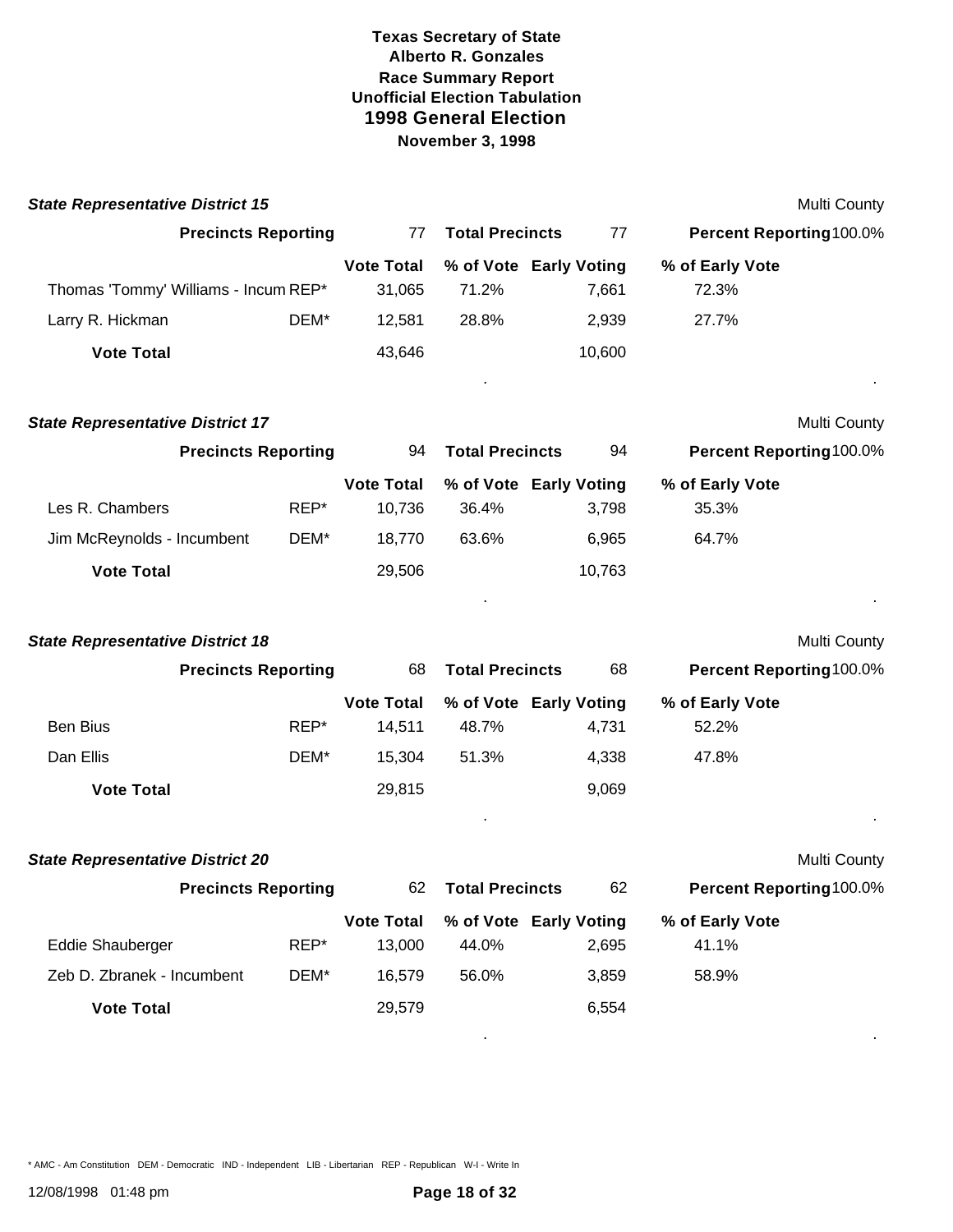| <b>State Representative District 21</b> |                            |                   |                        |                        |                         | Single County |
|-----------------------------------------|----------------------------|-------------------|------------------------|------------------------|-------------------------|---------------|
|                                         | <b>Precincts Reporting</b> | 46                | <b>Total Precincts</b> | 46                     | Percent Reporting100.0% |               |
|                                         |                            | <b>Vote Total</b> |                        | % of Vote Early Voting | % of Early Vote         |               |
| Kent Adams                              | REP*                       | 16,096            | 46.9%                  | 7,654                  | 45.5%                   |               |
| Allan B. Ritter                         | DEM*                       | 18,252            | 53.1%                  | 9,182                  | 54.5%                   |               |
| <b>Vote Total</b>                       |                            | 34,348            |                        | 16,836                 |                         |               |
| <b>State Representative District 23</b> |                            |                   |                        |                        |                         | Single County |
|                                         | <b>Precincts Reporting</b> | 37                | <b>Total Precincts</b> | 37                     | Percent Reporting100.0% |               |
|                                         |                            | <b>Vote Total</b> |                        | % of Vote Early Voting | % of Early Vote         |               |
| Dave Norman                             | REP*                       | 11,363            | 44.0%                  | 4,244                  | 47.1%                   |               |
| Patricia Gray - Incumbent               | DEM*                       | 14,452            | 56.0%                  | 4,776                  | 52.9%                   |               |
| <b>Vote Total</b>                       |                            | 25,815            |                        | 9,020                  |                         |               |
| <b>State Representative District 24</b> |                            |                   |                        |                        |                         | Single County |
|                                         | <b>Precincts Reporting</b> | 35                | <b>Total Precincts</b> | 35                     | Percent Reporting100.0% |               |
|                                         |                            | <b>Vote Total</b> |                        | % of Vote Early Voting | % of Early Vote         |               |
| Larry Taylor                            | REP*                       | 11,823            | 41.7%                  | 4,847                  | 43.3%                   |               |
| Craig Eiland - Incumbent                | DEM*                       | 16,557            | 58.3%                  | 6,352                  | 56.7%                   |               |
| <b>Vote Total</b>                       |                            | 28,380            |                        | 11,199                 |                         |               |
| <b>State Representative District 28</b> |                            |                   |                        |                        |                         | Multi County  |
|                                         | <b>Precincts Reporting</b> | 93                | <b>Total Precincts</b> | 93                     | Percent Reporting100.0% |               |
|                                         |                            | <b>Vote Total</b> |                        | % of Vote Early Voting | % of Early Vote         |               |
| <b>Michael Franks</b>                   | REP*                       | 11,438            | 35.4%                  | 2,628                  | 39.2%                   |               |
| Robert L. 'Robby' Cook - Incumber DEM*  |                            | 20,890            | 64.6%                  | 4,068                  | 60.8%                   |               |
| <b>Vote Total</b>                       |                            | 32,328            |                        | 6,696                  |                         |               |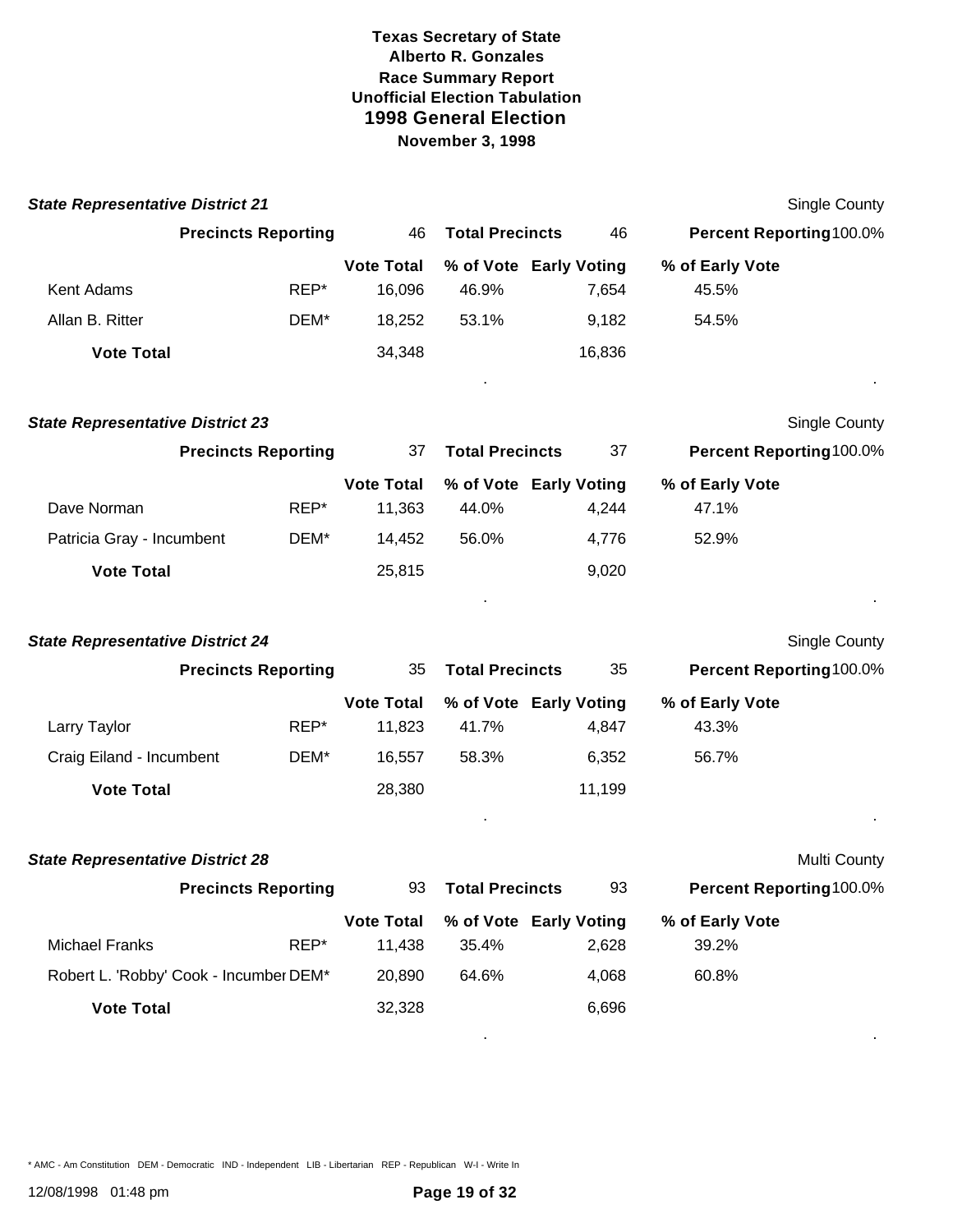| Multi County<br>Percent Reporting 100.0%<br>Multi County<br>Percent Reporting100.0% |
|-------------------------------------------------------------------------------------|
|                                                                                     |
|                                                                                     |
|                                                                                     |
|                                                                                     |
|                                                                                     |
|                                                                                     |
|                                                                                     |
|                                                                                     |
|                                                                                     |
|                                                                                     |
|                                                                                     |
|                                                                                     |
|                                                                                     |
| Single County                                                                       |
| Percent Reporting100.0%                                                             |
|                                                                                     |
|                                                                                     |
|                                                                                     |
|                                                                                     |
| Single County                                                                       |
| Percent Reporting100.0%                                                             |
|                                                                                     |
|                                                                                     |
|                                                                                     |
|                                                                                     |
|                                                                                     |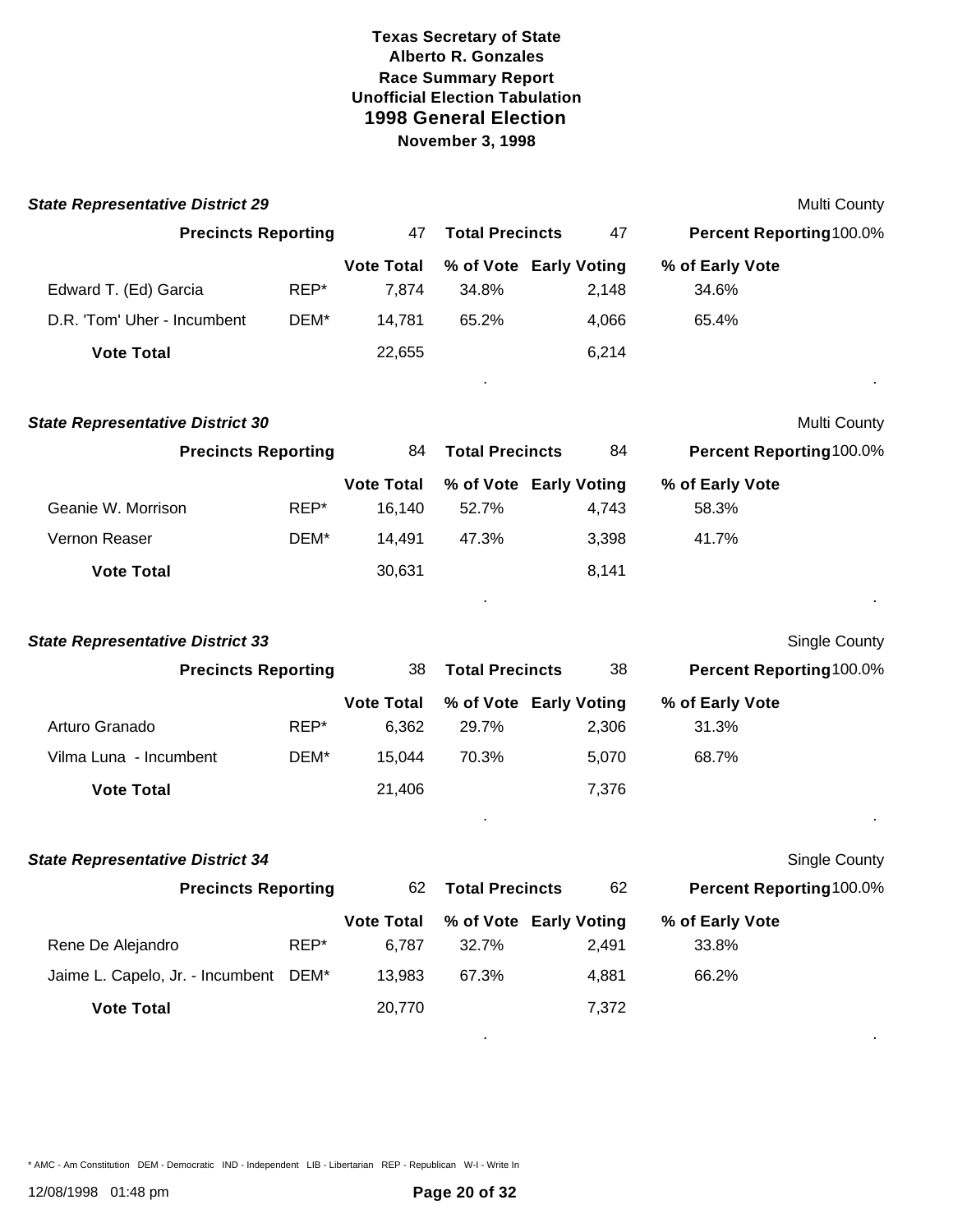| <b>State Representative District 44</b> |                            |                             |                                 |       | Multi County             |  |
|-----------------------------------------|----------------------------|-----------------------------|---------------------------------|-------|--------------------------|--|
|                                         | <b>Precincts Reporting</b> | 89                          | <b>Total Precincts</b>          | 89    | Percent Reporting100.0%  |  |
| Bob Hurley                              | REP*                       | <b>Vote Total</b><br>12,157 | % of Vote Early Voting<br>47.2% | 2,471 | % of Early Vote<br>36.3% |  |
| Ignacio Salinas                         | DEM*                       | 13,596                      | 52.8%                           | 4,329 | 63.7%                    |  |
| <b>Vote Total</b>                       |                            | 25,753                      |                                 | 6,800 |                          |  |
| <b>State Representative District 46</b> |                            |                             |                                 |       | Multi County             |  |
|                                         | <b>Precincts Reporting</b> | 71                          | <b>Total Precincts</b>          | 71    | Percent Reporting100.0%  |  |
|                                         |                            | <b>Vote Total</b>           | % of Vote Early Voting          |       | % of Early Vote          |  |
| <b>Rick Green</b>                       | REP*                       | 14,967                      | 50.0%                           | 4,189 | 51.6%                    |  |
| Alec Rhodes - Incumbent                 | DEM*                       | 14,987                      | 50.0%                           | 3,933 | 48.4%                    |  |
| <b>Vote Total</b>                       |                            | 29,954                      |                                 | 8,122 |                          |  |
| <b>State Representative District 49</b> |                            |                             |                                 |       | Single County            |  |
|                                         | <b>Precincts Reporting</b> | 49                          | <b>Total Precincts</b>          | 49    | Percent Reporting100.0%  |  |
|                                         |                            | <b>Vote Total</b>           | % of Vote Early Voting          |       | % of Early Vote          |  |
| <b>Emil Blomquist</b>                   | REP*                       | 11,081                      | 36.7%                           | 3,761 | 39.6%                    |  |
| Elliott Naishtat - Incumbent            | DEM*                       | 19,072                      | 63.3%                           | 5,746 | 60.4%                    |  |
| <b>Vote Total</b>                       |                            | 30,153                      |                                 | 9,507 |                          |  |
| <b>State Representative District 51</b> |                            |                             |                                 |       | Single County            |  |
|                                         | <b>Precincts Reporting</b> | 38                          | <b>Total Precincts</b>          | 38    | Percent Reporting100.0%  |  |
|                                         |                            | <b>Vote Total</b>           | % of Vote Early Voting          |       | % of Early Vote          |  |
| <b>Fred Ebner</b>                       | REP*                       | 4,918                       | 26.6%                           | 1,612 | 27.9%                    |  |
| Glen Maxey - Incumbent                  | DEM*                       | 13,581                      | 73.4%                           | 4,156 | 72.1%                    |  |
| <b>Vote Total</b>                       |                            | 18,499                      |                                 | 5,768 |                          |  |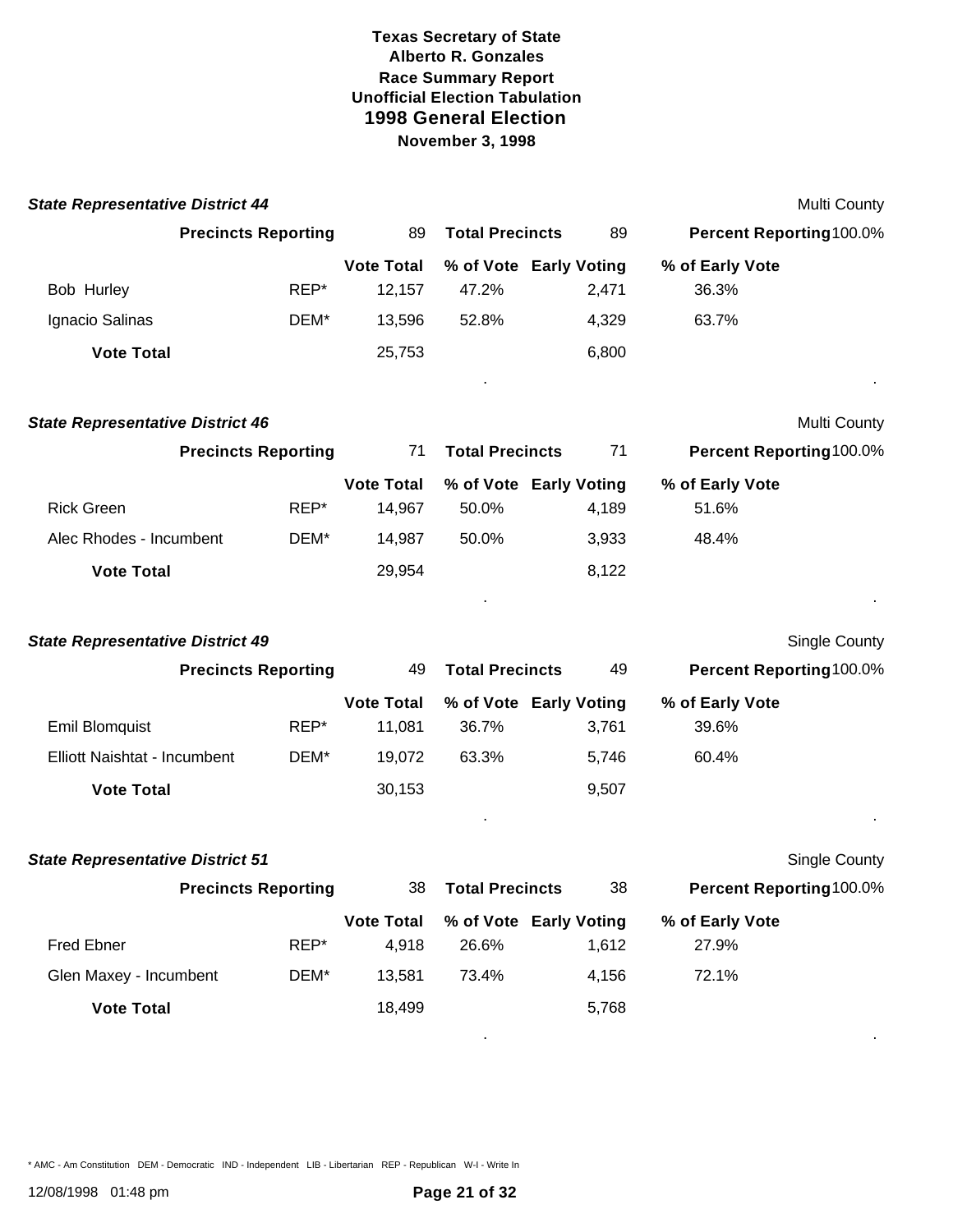| <b>State Representative District 54</b> |      |                   |                        |                        |                         | <b>Multi County</b> |
|-----------------------------------------|------|-------------------|------------------------|------------------------|-------------------------|---------------------|
| <b>Precincts Reporting</b>              |      | 59                | <b>Total Precincts</b> | 59                     | Percent Reporting100.0% |                     |
|                                         |      | <b>Vote Total</b> |                        | % of Vote Early Voting | % of Early Vote         |                     |
| Suzanna Gratia Hupp - Incumbent REP*    |      | 11,946            | 54.3%                  | 4,017                  | 55.5%                   |                     |
| Don Armstrong                           | DEM* | 10,070            | 45.7%                  | 3,218                  | 44.5%                   |                     |
| <b>Vote Total</b>                       |      | 22,016            |                        | 7,235                  |                         |                     |
| <b>State Representative District 56</b> |      |                   |                        |                        |                         | <b>Multi County</b> |
| <b>Precincts Reporting</b>              |      | 71                | <b>Total Precincts</b> | 71                     | Percent Reporting100.0% |                     |
|                                         |      | <b>Vote Total</b> |                        | % of Vote Early Voting | % of Early Vote         |                     |
| Kip Averitt - Incumbent                 | REP* | 19,382            | 69.3%                  | 4,951                  | 70.3%                   |                     |
| <b>Charles Rothrock</b>                 | DEM* | 8,596             | 30.7%                  | 2,093                  | 29.7%                   |                     |
| <b>Vote Total</b>                       |      | 27,978            |                        | 7,044                  |                         |                     |
| <b>State Representative District 58</b> |      |                   |                        |                        |                         | <b>Multi County</b> |
| <b>Precincts Reporting</b>              |      | 60                | <b>Total Precincts</b> | 60                     | Percent Reporting100.0% |                     |
|                                         |      | <b>Vote Total</b> |                        | % of Vote Early Voting | % of Early Vote         |                     |
| Arlene Wohlgemuth - Incumbent           | REP* | 16,948            | 59.4%                  | 3,552                  | 55.2%                   |                     |
| Gayle Appleby Ledbetter                 | DEM* | 11,585            | 40.6%                  | 2,885                  | 44.8%                   |                     |
| <b>Vote Total</b>                       |      | 28,533            |                        | 6,437                  |                         |                     |
| <b>State Representative District 59</b> |      |                   |                        |                        |                         | <b>Multi County</b> |
| <b>Precincts Reporting</b>              |      | 80                | <b>Total Precincts</b> | 80                     | Percent Reporting100.0% |                     |
|                                         |      | <b>Vote Total</b> |                        | % of Vote Early Voting | % of Early Vote         |                     |
| <b>Becky Farrar</b>                     | REP* | 9,771             | 45.4%                  | 3,241                  | 46.9%                   |                     |
| David Lengefeld                         | DEM* | 11,751            | 54.6%                  | 3,667                  | 53.1%                   |                     |
| <b>Vote Total</b>                       |      | 21,522            |                        | 6,908                  |                         |                     |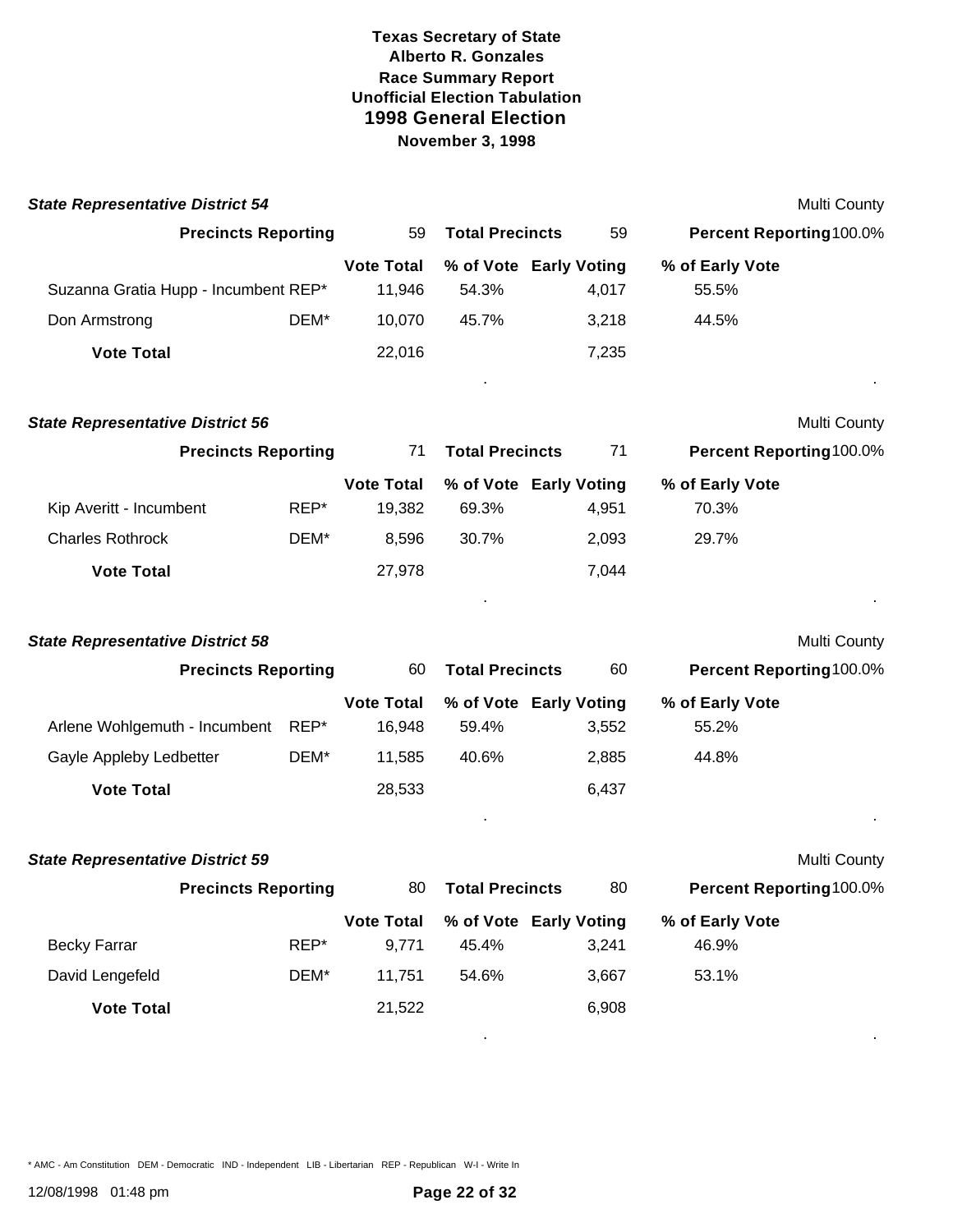| <b>State Representative District 61</b> |                            |                             |                        |                                 |                                | Multi County |
|-----------------------------------------|----------------------------|-----------------------------|------------------------|---------------------------------|--------------------------------|--------------|
|                                         | <b>Precincts Reporting</b> | 72                          | <b>Total Precincts</b> | 72                              | <b>Percent Reporting100.0%</b> |              |
| Phil King                               | REP*                       | <b>Vote Total</b><br>21,200 | 64.6%                  | % of Vote Early Voting<br>4,589 | % of Early Vote<br>62.2%       |              |
| Brenda Brown Rotramble                  | DEM*                       | 11,626                      | 35.4%                  | 2,794                           | 37.8%                          |              |
| <b>Vote Total</b>                       |                            | 32,826                      |                        | 7,383                           |                                |              |
| <b>State Representative District 62</b> |                            |                             |                        |                                 |                                | Multi County |
|                                         | <b>Precincts Reporting</b> | 64                          | <b>Total Precincts</b> | 64                              | Percent Reporting100.0%        |              |
|                                         |                            | <b>Vote Total</b>           |                        | % of Vote Early Voting          | % of Early Vote                |              |
| Ron Clark - Incumbent                   | REP*                       | 18,469                      | 66.1%                  | 5,180                           | 64.2%                          |              |
| Sam J. Thorpe                           | DEM*                       | 9,453                       | 33.9%                  | 2,891                           | 35.8%                          |              |
| <b>Vote Total</b>                       |                            | 27,922                      |                        | 8,071                           |                                |              |
| <b>State Representative District 63</b> |                            |                             |                        |                                 |                                | Multi County |
|                                         | <b>Precincts Reporting</b> | 70                          | <b>Total Precincts</b> | 70                              | <b>Percent Reporting100.0%</b> |              |
|                                         |                            | <b>Vote Total</b>           |                        | % of Vote Early Voting          | % of Early Vote                |              |
| Mary Denny - Incumbent                  | REP*                       | 25,275                      | 74.4%                  | 6,508                           | 74.3%                          |              |
| Kenneth Bridges                         | DEM*                       | 8,716                       | 25.6%                  | 2,251                           | 25.7%                          |              |
| <b>Vote Total</b>                       |                            | 33,991                      |                        | 8,759                           |                                |              |
| <b>State Representative District 68</b> |                            |                             |                        |                                 |                                | Multi County |
|                                         | <b>Precincts Reporting</b> | 133                         | <b>Total Precincts</b> | 133                             | <b>Percent Reporting100.0%</b> |              |
|                                         |                            | <b>Vote Total</b>           |                        | % of Vote Early Voting          | % of Early Vote                |              |
| <b>Rick Hardcastle</b>                  | REP*                       | 14,832                      | 50.6%                  | 3,478                           | 50.4%                          |              |
| <b>Charles Finnell - Incumbent</b>      | DEM*                       | 14,482                      | 49.4%                  | 3,421                           | 49.6%                          |              |
| <b>Vote Total</b>                       |                            | 29,314                      |                        | 6,899                           |                                |              |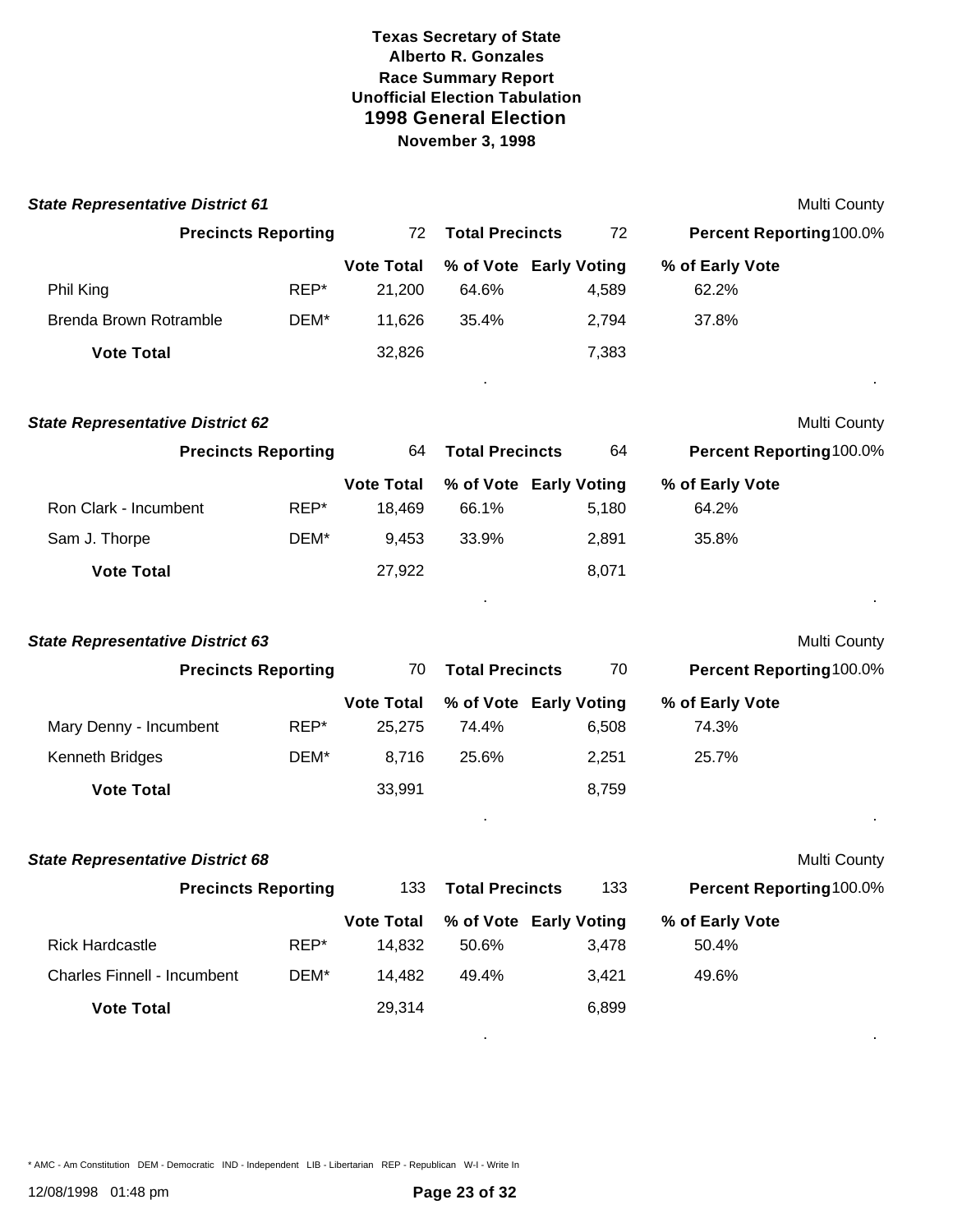| <b>State Representative District 69</b> |                            |                             |                        |                                 |                          | Single County       |
|-----------------------------------------|----------------------------|-----------------------------|------------------------|---------------------------------|--------------------------|---------------------|
|                                         | <b>Precincts Reporting</b> | 44                          | <b>Total Precincts</b> | 44                              | Percent Reporting100.0%  |                     |
| Ron Buffum                              | REP*                       | <b>Vote Total</b><br>11,126 | 43.9%                  | % of Vote Early Voting<br>3,959 | % of Early Vote<br>44.2% |                     |
| David Farabee                           | DEM*                       | 14,207                      | 56.1%                  | 5,001                           | 55.8%                    |                     |
| <b>Vote Total</b>                       |                            | 25,333                      |                        | 8,960                           |                          |                     |
| <b>State Representative District 70</b> |                            |                             |                        |                                 |                          | Multi County        |
|                                         | <b>Precincts Reporting</b> | 135                         | <b>Total Precincts</b> | 135                             | Percent Reporting100.0%  |                     |
| Scott McLaughlin                        | REP*                       | <b>Vote Total</b><br>12,207 | 46.4%                  | % of Vote Early Voting<br>4,076 | % of Early Vote<br>46.6% |                     |
| David Counts - Incumbent                | DEM*                       | 14,097                      | 53.6%                  | 4,679                           | 53.4%                    |                     |
| <b>Vote Total</b>                       |                            | 26,304                      |                        | 8,755                           |                          |                     |
| <b>State Representative District 72</b> |                            |                             |                        |                                 |                          | Multi County        |
|                                         | <b>Precincts Reporting</b> | 86                          | <b>Total Precincts</b> | 86                              | Percent Reporting100.0%  |                     |
| <b>Russ Duerstine</b>                   | REP*                       | <b>Vote Total</b><br>8,674  | 20.7%                  | % of Vote Early Voting<br>2,014 | % of Early Vote<br>26.5% |                     |
| Robert Junell - Incumbent               | DEM*                       | 33,236                      | 79.3%                  | 5,592                           | 73.5%                    |                     |
| <b>Vote Total</b>                       |                            | 41,910                      |                        | 7,606                           |                          |                     |
| <b>State Representative District 73</b> |                            |                             |                        |                                 |                          | <b>Multi County</b> |
|                                         | <b>Precincts Reporting</b> |                             | 143 Total Precincts    | 143                             | Percent Reporting100.0%  |                     |
| Randy C. Leifeste                       | REP*                       | <b>Vote Total</b><br>17,192 | 48.3%                  | % of Vote Early Voting<br>5,985 | % of Early Vote<br>48.9% |                     |
| Robert R. (Bob) Turner - Incumber DEM*  |                            | 18,415                      | 51.7%                  | 6,262                           | 51.1%                    |                     |
| <b>Vote Total</b>                       |                            | 35,607                      |                        | 12,247                          |                          |                     |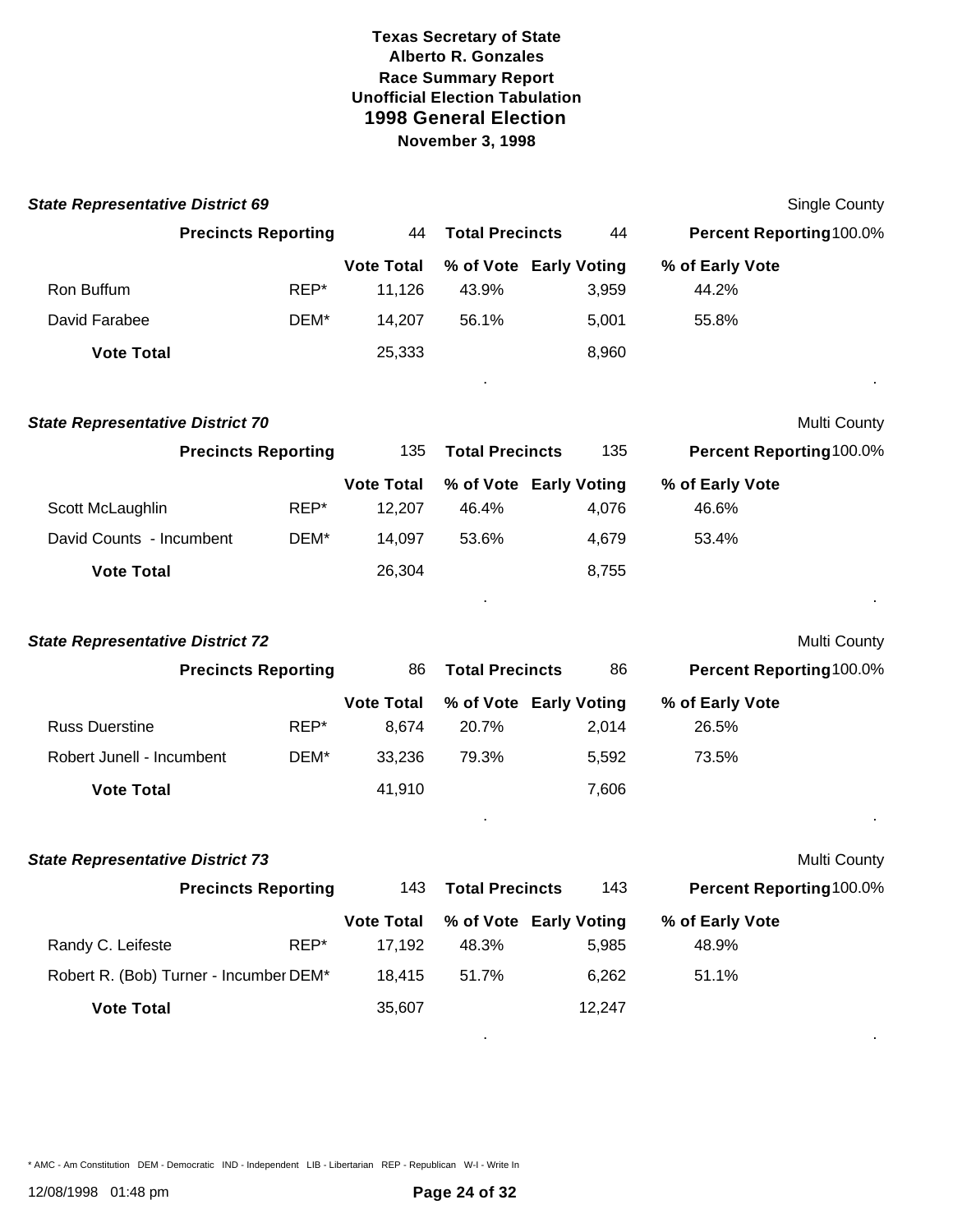| <b>State Representative District 75</b> |                                       |                   |                        |        | <b>Single County</b>    |
|-----------------------------------------|---------------------------------------|-------------------|------------------------|--------|-------------------------|
|                                         | <b>Precincts Reporting</b>            | 26                | <b>Total Precincts</b> | 26     | Percent Reporting100.0% |
|                                         |                                       | <b>Vote Total</b> | % of Vote Early Voting |        | % of Early Vote         |
| Gerard Sanden                           | REP*                                  | 4,320             | 26.8%                  | 1,614  | 31.8%                   |
| Manny Najera                            | DEM*                                  | 11,822            | 73.2%                  | 3,454  | 68.2%                   |
| <b>Vote Total</b>                       |                                       | 16,142            |                        | 5,068  |                         |
| <b>State Representative District 78</b> |                                       |                   |                        |        | Single County           |
|                                         | <b>Precincts Reporting</b>            | 37                | <b>Total Precincts</b> | 37     | Percent Reporting100.0% |
|                                         |                                       | <b>Vote Total</b> | % of Vote Early Voting |        | % of Early Vote         |
| Pat Haggerty - Incumbent                | REP*                                  | 17,430            | 64.8%                  | 7,475  | 67.9%                   |
| John Cook                               | DEM*                                  | 9,476             | 35.2%                  | 3,539  | 32.1%                   |
| <b>Vote Total</b>                       |                                       | 26,906            |                        | 11,014 |                         |
| <b>State Representative District 85</b> |                                       |                   |                        |        | Multi County            |
|                                         | <b>Precincts Reporting</b>            | 122               | <b>Total Precincts</b> | 122    | Percent Reporting100.0% |
|                                         |                                       | <b>Vote Total</b> | % of Vote Early Voting |        | % of Early Vote         |
| <b>Hollis Cain</b>                      | REP*                                  | 6,381             | 26.5%                  | 1,725  | 27.0%                   |
|                                         | James E. 'Pete' Laney - Incumben DEM* | 17,695            | 73.5%                  | 4,674  | 73.0%                   |
| <b>Vote Total</b>                       |                                       | 24,076            |                        | 6,399  |                         |
| <b>State Representative District 89</b> |                                       |                   |                        |        | Single County           |
|                                         | <b>Precincts Reporting</b>            | 50                | <b>Total Precincts</b> | 50     | Percent Reporting100.0% |
|                                         |                                       | <b>Vote Total</b> | % of Vote Early Voting |        | % of Early Vote         |
| Sue Palmer                              | REP*                                  | 13,377            | 62.4%                  | 3,025  | 58.5%                   |
| S.L. 'Serg' De Leon                     | DEM*                                  | 8,066             | 37.6%                  | 2,145  | 41.5%                   |
| <b>Vote Total</b>                       |                                       | 21,443            |                        | 5,170  |                         |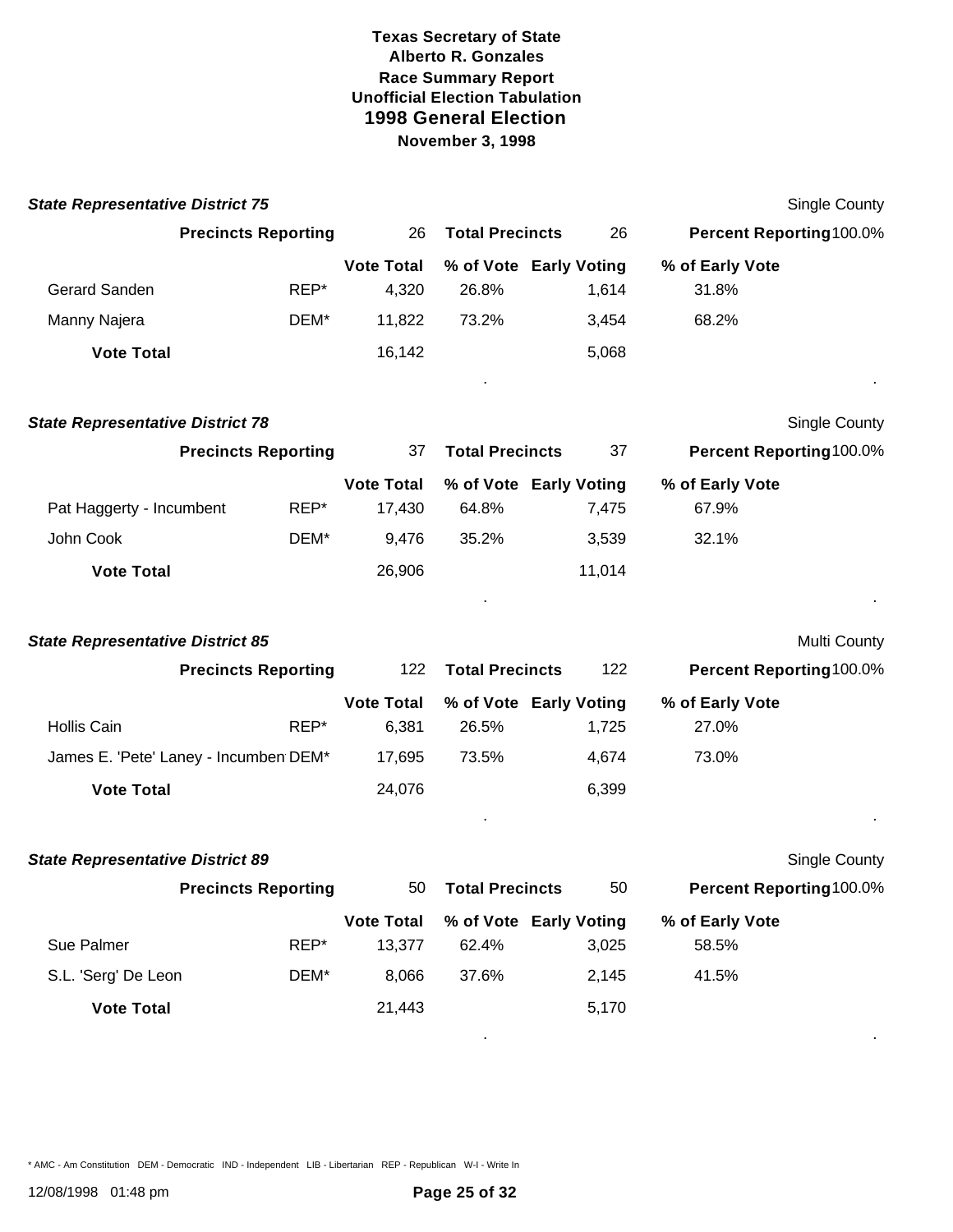| <b>State Representative District 98</b>  |      |                            |                        |                               |                          | <b>Single County</b> |
|------------------------------------------|------|----------------------------|------------------------|-------------------------------|--------------------------|----------------------|
| <b>Precincts Reporting</b>               |      | 57                         | <b>Total Precincts</b> | 57                            | Percent Reporting 100.0% |                      |
|                                          |      | <b>Vote Total</b>          |                        | % of Vote Early Voting        | % of Early Vote          |                      |
| Vicki Truitt                             | REP* | 23,906                     | 76.5%                  | 5,021                         | 74.2%                    |                      |
| <b>Gene Mitchell</b>                     | DEM* | 7,361                      | 23.5%                  | 1,750                         | 25.8%                    |                      |
| <b>Vote Total</b>                        |      | 31,267                     |                        | 6,771                         |                          |                      |
| <b>State Representative District 104</b> |      |                            |                        |                               |                          | <b>Single County</b> |
| <b>Precincts Reporting</b>               |      | 46                         | <b>Total Precincts</b> | 46                            | Percent Reporting100.0%  |                      |
| Monty Weddell                            | REP* | <b>Vote Total</b><br>2,053 | 30.2%                  | % of Vote Early Voting<br>603 | % of Early Vote<br>33.7% |                      |
| Domingo Garcia - Incumbent               | DEM* | 4,739                      | 69.8%                  | 1,185                         | 66.3%                    |                      |
| <b>Vote Total</b>                        |      | 6,792                      |                        | 1,788                         |                          |                      |
| <b>State Representative District 106</b> |      |                            |                        |                               |                          | <b>Single County</b> |
| <b>Precincts Reporting</b>               |      | 40                         | <b>Total Precincts</b> | 40                            | Percent Reporting100.0%  |                      |
|                                          |      | <b>Vote Total</b>          |                        | % of Vote Early Voting        | % of Early Vote          |                      |
| Ray Allen - Incumbent                    | REP* | 10,632                     | 65.0%                  | 3,219                         | 63.6%                    |                      |
| John J. Lopez                            | DEM* | 5,723                      | 35.0%                  | 1,845                         | 36.4%                    |                      |
| <b>Vote Total</b>                        |      | 16,355                     |                        | 5,064                         |                          |                      |
| <b>State Representative District 107</b> |      |                            |                        |                               |                          | <b>Single County</b> |
| <b>Precincts Reporting</b>               |      | 45                         | <b>Total Precincts</b> | 45                            | Percent Reporting100.0%  |                      |
|                                          |      | <b>Vote Total</b>          |                        | % of Vote Early Voting        | % of Early Vote          |                      |
| John Alvis                               | REP* | 5,889                      | 42.3%                  | 1,480                         | 47.5%                    |                      |
| Harryette Ehrhardt - Incumbent           | DEM* | 8,047                      | 57.7%                  | 1,635                         | 52.5%                    |                      |
| <b>Vote Total</b>                        |      | 13,936                     |                        | 3,115                         |                          |                      |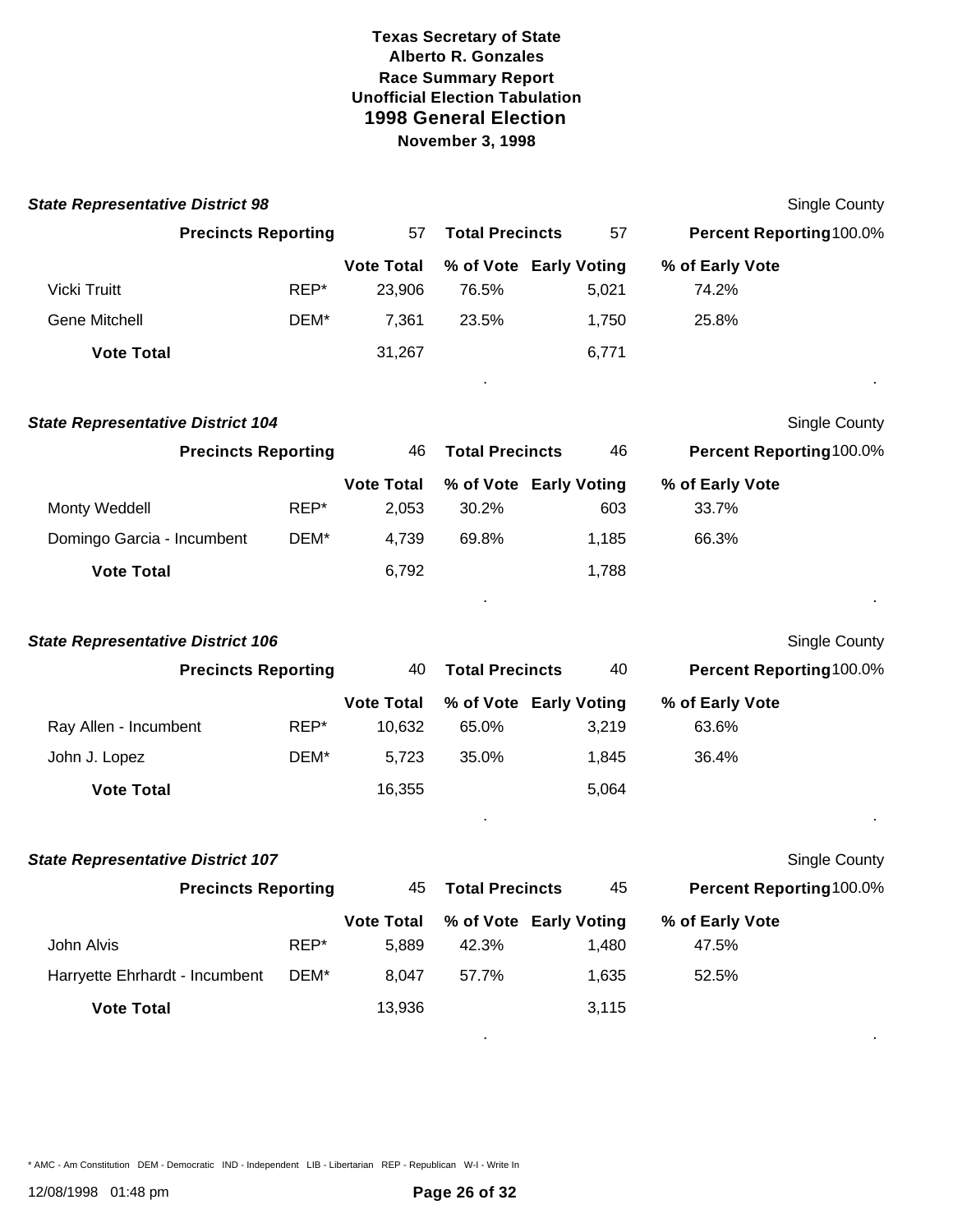| <b>State Representative District 128</b> |         |                             |                        |                                 |                                | <b>Single County</b> |
|------------------------------------------|---------|-----------------------------|------------------------|---------------------------------|--------------------------------|----------------------|
| <b>Precincts Reporting</b>               |         | 33                          | <b>Total Precincts</b> | 33                              | <b>Percent Reporting100.0%</b> |                      |
| <b>Dwayne Andries</b>                    | REP*    | <b>Vote Total</b><br>5,455  | 37.4%                  | % of Vote Early Voting<br>1,242 | % of Early Vote<br>45.8%       |                      |
| Fred M. Bosse - Incumbent                | DEM*    | 9,134                       | 62.6%                  | 1,471                           | 54.2%                          |                      |
| <b>Vote Total</b>                        |         | 14,589                      |                        | 2,713                           |                                |                      |
| <b>State Representative District 129</b> |         |                             |                        |                                 |                                | <b>Single County</b> |
| <b>Precincts Reporting</b>               |         | 35                          | <b>Total Precincts</b> | 35                              | Percent Reporting100.0%        |                      |
| John Davis                               | REP*    | <b>Vote Total</b><br>19,830 | 70.6%                  | % of Vote Early Voting<br>5,358 | % of Early Vote<br>75.7%       |                      |
| Rick O'Sullivan                          | DEM*    | 7,773                       | 27.7%                  | 1,636                           | 23.1%                          |                      |
| Kevin J. Hagen                           | $LIB^*$ | 485                         | 1.7%                   | 84                              | 1.2%                           |                      |
| <b>Vote Total</b>                        |         | 28,088                      |                        | 7,078                           |                                |                      |
|                                          |         |                             |                        |                                 |                                |                      |
| <b>State Representative District 134</b> |         |                             |                        |                                 |                                | <b>Single County</b> |
| <b>Precincts Reporting</b>               |         | 39                          | <b>Total Precincts</b> | 39                              | Percent Reporting 100.0%       |                      |
|                                          |         | <b>Vote Total</b>           |                        | % of Vote Early Voting          | % of Early Vote                |                      |
| Kyle Janek - Incumbent                   | REP*    | 13,519                      | 60.3%                  | 3,062                           | 65.4%                          |                      |
| Mike Laster                              | DEM*    | 8,904                       | 39.7%                  | 1,617                           | 34.6%                          |                      |
| <b>Vote Total</b>                        |         | 22,423                      |                        | 4,679                           |                                |                      |
| <b>State Representative District 136</b> |         |                             |                        |                                 |                                | Single County        |
| <b>Precincts Reporting</b>               |         | 48                          | <b>Total Precincts</b> | 48                              | Percent Reporting100.0%        |                      |
|                                          |         | <b>Vote Total</b>           |                        | % of Vote Early Voting          | % of Early Vote                |                      |
| Beverly Woolley - Incumbent              | REP*    | 26,676                      | 92.1%                  | 6,408                           | 94.9%                          |                      |
| Ben Easton                               | LIB*    | 2,300                       | 7.9%                   | 343                             | 5.1%                           |                      |
| <b>Vote Total</b>                        |         | 28,976                      |                        | 6,751                           |                                |                      |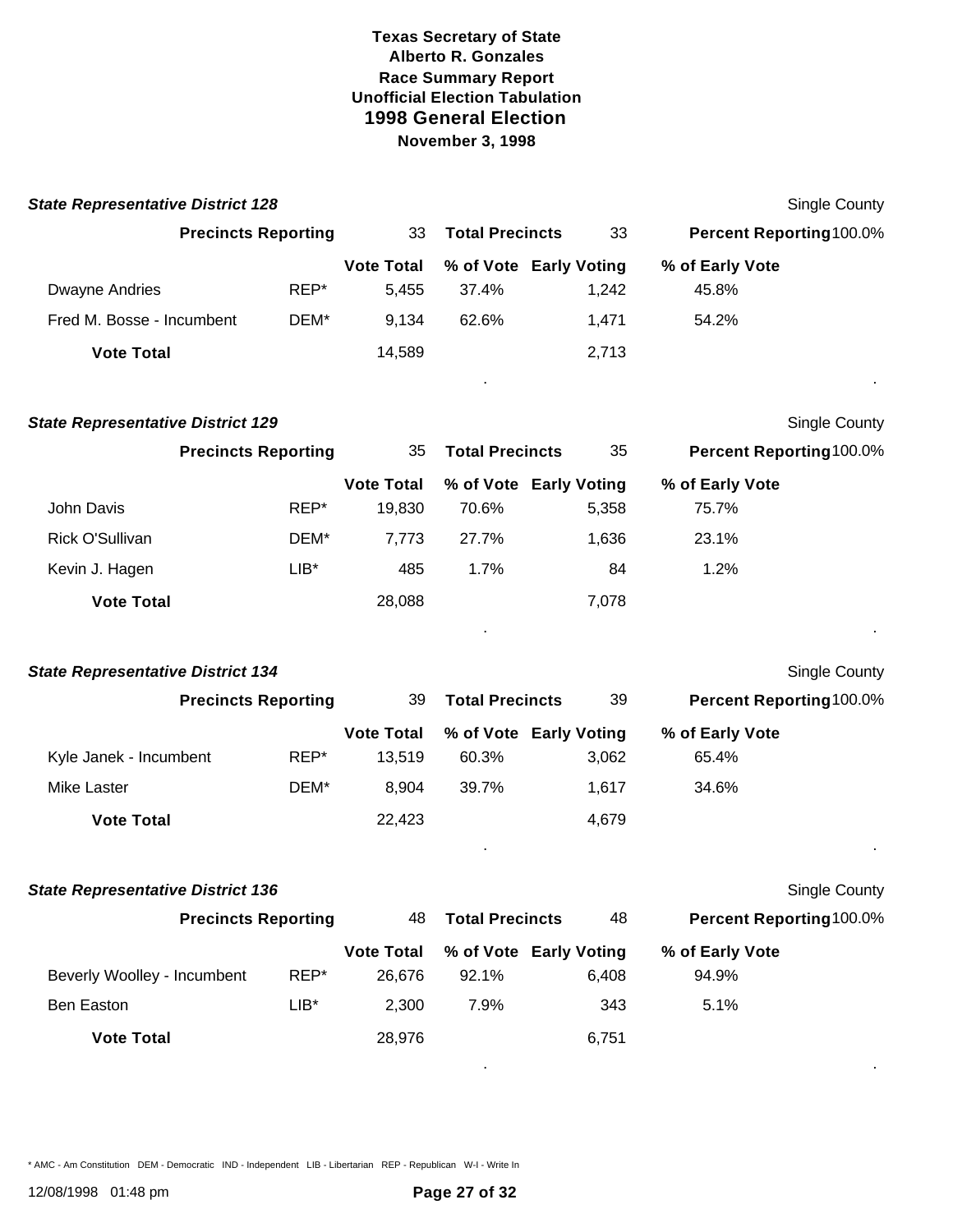| <b>State Representative District 137</b> |         |                             |                        |                                 |                          | <b>Single County</b> |
|------------------------------------------|---------|-----------------------------|------------------------|---------------------------------|--------------------------|----------------------|
| <b>Precincts Reporting</b>               |         | 34                          | <b>Total Precincts</b> | 34                              | Percent Reporting 100.0% |                      |
| Ben Dominguez, II                        | REP*    | <b>Vote Total</b><br>6,557  | 36.8%                  | % of Vote Early Voting<br>1,410 | % of Early Vote<br>44.1% |                      |
| Debra Danburg - Incumbent                | DEM*    | 11,269                      | 63.2%                  | 1,789                           | 55.9%                    |                      |
| <b>Vote Total</b>                        |         | 17,826                      |                        | 3,199                           |                          |                      |
| <b>State Representative District 138</b> |         |                             |                        |                                 |                          | Single County        |
| <b>Precincts Reporting</b>               |         | 39                          | <b>Total Precincts</b> | 39                              | Percent Reporting100.0%  |                      |
| Dwayne Bohac                             | REP*    | <b>Vote Total</b><br>10,074 | 49.6%                  | % of Vote Early Voting<br>2,059 | % of Early Vote<br>49.9% |                      |
| Ken Yarbrough - Incumbent                | DEM*    | 10,227                      | 50.4%                  | 2,070                           | 50.1%                    |                      |
| <b>Vote Total</b>                        |         | 20,301                      |                        | 4,129                           |                          |                      |
| <b>State Representative District 143</b> |         |                             |                        |                                 |                          | Single County        |
| <b>Precincts Reporting</b>               |         | 53                          | <b>Total Precincts</b> | 53                              | Percent Reporting100.0%  |                      |
| K.E. Glucksmann                          | REP*    | <b>Vote Total</b><br>3,135  | 29.2%                  | % of Vote Early Voting<br>710   | % of Early Vote<br>38.4% |                      |
| Joe Moreno                               | DEM*    | 7,592                       | 70.8%                  | 1,141                           | 61.6%                    |                      |
| <b>Vote Total</b>                        |         | 10,727                      |                        | 1,851                           |                          |                      |
| <b>State Representative District 144</b> |         |                             |                        |                                 |                          | Single County        |
| <b>Precincts Reporting</b>               |         | 33                          | <b>Total Precincts</b> | 33                              | Percent Reporting100.0%  |                      |
| Robert E. Talton - Incumbent             | REP*    | <b>Vote Total</b><br>12,264 | 88.0%                  | % of Vote Early Voting<br>3,164 | % of Early Vote<br>91.4% |                      |
| <b>Clifford Lee Messina</b>              | $LIB^*$ | 1,678                       | 12.0%                  | 298                             | 8.6%                     |                      |
| <b>Vote Total</b>                        |         | 13,942                      |                        | 3,462                           |                          |                      |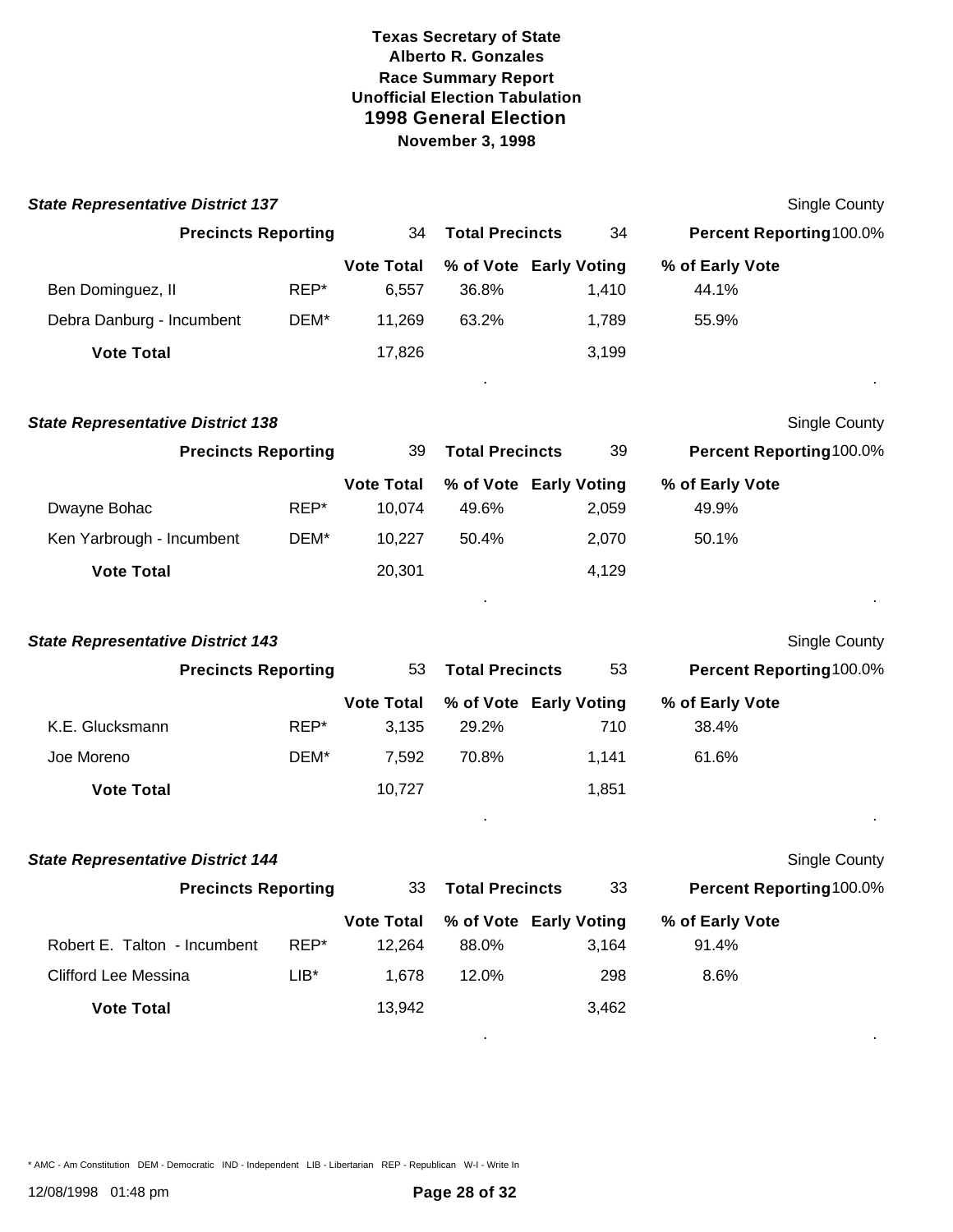**State Representative District 145** Single County

|                                                                      | <b>Precincts Reporting</b> | 29                           | <b>Total Precincts</b> | 29                               | Percent Reporting100.0%  |                      |
|----------------------------------------------------------------------|----------------------------|------------------------------|------------------------|----------------------------------|--------------------------|----------------------|
|                                                                      |                            | <b>Vote Total</b>            |                        | % of Vote Early Voting           | % of Early Vote          |                      |
| Michael Bunch                                                        | REP*                       | 3,135                        | 32.9%                  | 626                              | 41.0%                    |                      |
| <b>Rick Noriega</b>                                                  | DEM*                       | 6,399                        | 67.1%                  | 900                              | 59.0%                    |                      |
| <b>Vote Total</b>                                                    |                            | 9,534                        |                        | 1,526                            |                          |                      |
| <b>State Representative District 146</b>                             |                            |                              |                        |                                  |                          | <b>Single County</b> |
|                                                                      | <b>Precincts Reporting</b> | 36                           | <b>Total Precincts</b> | 36                               | Percent Reporting100.0%  |                      |
| David Fuson                                                          | REP*                       | <b>Vote Total</b><br>5,501   | 24.1%                  | % of Vote Early Voting<br>882    | % of Early Vote<br>20.7% |                      |
| Al Edwards - Incumbent                                               | DEM*                       | 17,372                       | 75.9%                  | 3,386                            | 79.3%                    |                      |
| <b>Vote Total</b>                                                    |                            | 22,873                       |                        | 4,268                            |                          |                      |
| <b>Chief Justice, 3rd Court of Appeals District - Unexpired Term</b> |                            |                              |                        |                                  |                          | Multi County         |
|                                                                      | <b>Precincts Reporting</b> | 713                          | <b>Total Precincts</b> | 713                              | Percent Reporting100.0%  |                      |
|                                                                      |                            | <b>Vote Total</b>            |                        | % of Vote Early Voting           | % of Early Vote          |                      |
| Lee Yeakel - Incumbent                                               | REP*                       | 181,523                      | 46.9%                  | 56,875                           | 49.8%                    |                      |
| Marilyn Aboussie                                                     | DEM*                       | 205,922                      | 53.1%                  | 57,323                           | 50.2%                    |                      |
| <b>Vote Total</b>                                                    |                            | 387,445                      |                        | 114,198                          |                          |                      |
| <b>Justice, 1st Court of Appeals District</b>                        |                            |                              |                        |                                  |                          | Multi County         |
| <b>Precincts Reporting</b>                                           |                            | 1,445                        | <b>Total Precincts</b> | 1,445                            | Percent Reporting100.0%  |                      |
| Davie L. Wilson - Incumbent                                          | REP*                       | <b>Vote Total</b><br>400,719 | 55.3%                  | % of Vote Early Voting<br>97,272 | % of Early Vote<br>60.2% |                      |
| George Ellis                                                         | DEM*                       | 324,509                      | 44.7%                  | 64,243                           | 39.8%                    |                      |
| <b>Vote Total</b>                                                    |                            | 725,228                      |                        | 161,515                          |                          |                      |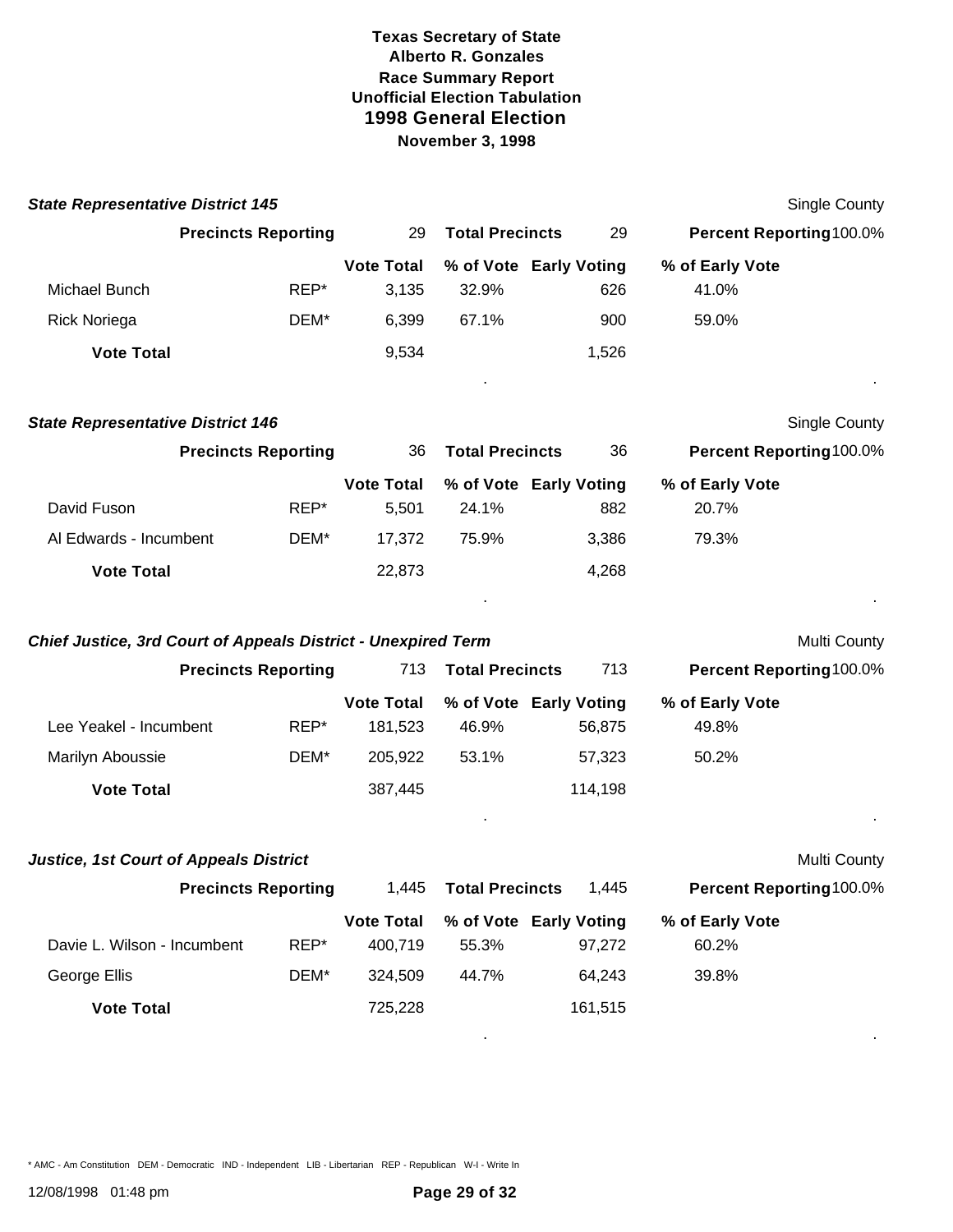| 713<br>713<br><b>Precincts Reporting</b><br><b>Total Precincts</b><br>Percent Reporting100.0%<br><b>Vote Total</b><br>% of Vote Early Voting<br>% of Early Vote<br>REP*<br>52.3%<br>David Puryear<br>188,776<br>49.2%<br>59,357<br>47.7%<br>Jan Patterson<br>DEM*<br>195,057<br>50.8%<br>54,063<br><b>Vote Total</b><br>383,833<br>113,420<br>Justice, 4th Court of Appeals District, Place 2 - Unexpired Term<br>Multi County<br><b>Precincts Reporting</b><br><b>Total Precincts</b><br>Percent Reporting100.0%<br>1,087<br>1,087<br><b>Vote Total</b><br>% of Vote Early Voting<br>% of Early Vote<br>Karen Angelini - Incumbent<br>REP*<br>193,696<br>54.3%<br>71,567<br>56.4%<br>Jim Branton<br>DEM*<br>45.7%<br>163,158<br>55,333<br>43.6%<br>356,854<br>126,900<br><b>Vote Total</b><br><b>Justice, 8th Court of Appeals District</b><br><b>Precincts Reporting</b><br>395<br><b>Total Precincts</b><br>395<br>Percent Reporting100.0%<br><b>Vote Total</b><br>% of Vote Early Voting<br>% of Early Vote<br>Jerry Woodard<br>REP*<br>52.0%<br>72,259<br>46.3%<br>31,272<br>Susan Larsen - Incumbent<br>DEM*<br>83,753<br>53.7%<br>28,901<br>48.0%<br><b>Vote Total</b><br>156,012<br>60,173<br><b>Justice, 9th Court of Appeals District</b><br>Multi County<br>385<br><b>Precincts Reporting</b><br>385<br>Percent Reporting100.0%<br><b>Total Precincts</b> | <b>Justice, 3rd Court of Appeals District</b> |  |  |  | Multi County |
|----------------------------------------------------------------------------------------------------------------------------------------------------------------------------------------------------------------------------------------------------------------------------------------------------------------------------------------------------------------------------------------------------------------------------------------------------------------------------------------------------------------------------------------------------------------------------------------------------------------------------------------------------------------------------------------------------------------------------------------------------------------------------------------------------------------------------------------------------------------------------------------------------------------------------------------------------------------------------------------------------------------------------------------------------------------------------------------------------------------------------------------------------------------------------------------------------------------------------------------------------------------------------------------------------------------------------------------------------------------------|-----------------------------------------------|--|--|--|--------------|
|                                                                                                                                                                                                                                                                                                                                                                                                                                                                                                                                                                                                                                                                                                                                                                                                                                                                                                                                                                                                                                                                                                                                                                                                                                                                                                                                                                      |                                               |  |  |  |              |
|                                                                                                                                                                                                                                                                                                                                                                                                                                                                                                                                                                                                                                                                                                                                                                                                                                                                                                                                                                                                                                                                                                                                                                                                                                                                                                                                                                      |                                               |  |  |  |              |
|                                                                                                                                                                                                                                                                                                                                                                                                                                                                                                                                                                                                                                                                                                                                                                                                                                                                                                                                                                                                                                                                                                                                                                                                                                                                                                                                                                      |                                               |  |  |  |              |
|                                                                                                                                                                                                                                                                                                                                                                                                                                                                                                                                                                                                                                                                                                                                                                                                                                                                                                                                                                                                                                                                                                                                                                                                                                                                                                                                                                      |                                               |  |  |  |              |
|                                                                                                                                                                                                                                                                                                                                                                                                                                                                                                                                                                                                                                                                                                                                                                                                                                                                                                                                                                                                                                                                                                                                                                                                                                                                                                                                                                      |                                               |  |  |  |              |
|                                                                                                                                                                                                                                                                                                                                                                                                                                                                                                                                                                                                                                                                                                                                                                                                                                                                                                                                                                                                                                                                                                                                                                                                                                                                                                                                                                      |                                               |  |  |  |              |
|                                                                                                                                                                                                                                                                                                                                                                                                                                                                                                                                                                                                                                                                                                                                                                                                                                                                                                                                                                                                                                                                                                                                                                                                                                                                                                                                                                      |                                               |  |  |  |              |
|                                                                                                                                                                                                                                                                                                                                                                                                                                                                                                                                                                                                                                                                                                                                                                                                                                                                                                                                                                                                                                                                                                                                                                                                                                                                                                                                                                      |                                               |  |  |  |              |
|                                                                                                                                                                                                                                                                                                                                                                                                                                                                                                                                                                                                                                                                                                                                                                                                                                                                                                                                                                                                                                                                                                                                                                                                                                                                                                                                                                      |                                               |  |  |  |              |
|                                                                                                                                                                                                                                                                                                                                                                                                                                                                                                                                                                                                                                                                                                                                                                                                                                                                                                                                                                                                                                                                                                                                                                                                                                                                                                                                                                      |                                               |  |  |  |              |
|                                                                                                                                                                                                                                                                                                                                                                                                                                                                                                                                                                                                                                                                                                                                                                                                                                                                                                                                                                                                                                                                                                                                                                                                                                                                                                                                                                      |                                               |  |  |  |              |
|                                                                                                                                                                                                                                                                                                                                                                                                                                                                                                                                                                                                                                                                                                                                                                                                                                                                                                                                                                                                                                                                                                                                                                                                                                                                                                                                                                      |                                               |  |  |  | Multi County |
|                                                                                                                                                                                                                                                                                                                                                                                                                                                                                                                                                                                                                                                                                                                                                                                                                                                                                                                                                                                                                                                                                                                                                                                                                                                                                                                                                                      |                                               |  |  |  |              |
|                                                                                                                                                                                                                                                                                                                                                                                                                                                                                                                                                                                                                                                                                                                                                                                                                                                                                                                                                                                                                                                                                                                                                                                                                                                                                                                                                                      |                                               |  |  |  |              |
|                                                                                                                                                                                                                                                                                                                                                                                                                                                                                                                                                                                                                                                                                                                                                                                                                                                                                                                                                                                                                                                                                                                                                                                                                                                                                                                                                                      |                                               |  |  |  |              |
|                                                                                                                                                                                                                                                                                                                                                                                                                                                                                                                                                                                                                                                                                                                                                                                                                                                                                                                                                                                                                                                                                                                                                                                                                                                                                                                                                                      |                                               |  |  |  |              |
|                                                                                                                                                                                                                                                                                                                                                                                                                                                                                                                                                                                                                                                                                                                                                                                                                                                                                                                                                                                                                                                                                                                                                                                                                                                                                                                                                                      |                                               |  |  |  |              |
|                                                                                                                                                                                                                                                                                                                                                                                                                                                                                                                                                                                                                                                                                                                                                                                                                                                                                                                                                                                                                                                                                                                                                                                                                                                                                                                                                                      |                                               |  |  |  |              |
|                                                                                                                                                                                                                                                                                                                                                                                                                                                                                                                                                                                                                                                                                                                                                                                                                                                                                                                                                                                                                                                                                                                                                                                                                                                                                                                                                                      |                                               |  |  |  |              |
|                                                                                                                                                                                                                                                                                                                                                                                                                                                                                                                                                                                                                                                                                                                                                                                                                                                                                                                                                                                                                                                                                                                                                                                                                                                                                                                                                                      |                                               |  |  |  |              |
| <b>Vote Total</b><br>% of Vote Early Voting<br>% of Early Vote<br>REP*<br>Ralph Harrison<br>110,432<br>48.6%<br>31,141<br>43.7%                                                                                                                                                                                                                                                                                                                                                                                                                                                                                                                                                                                                                                                                                                                                                                                                                                                                                                                                                                                                                                                                                                                                                                                                                                      |                                               |  |  |  |              |
| 40,162<br>Don Burgess - Incumbent<br>DEM*<br>116,679<br>51.4%<br>56.3%                                                                                                                                                                                                                                                                                                                                                                                                                                                                                                                                                                                                                                                                                                                                                                                                                                                                                                                                                                                                                                                                                                                                                                                                                                                                                               |                                               |  |  |  |              |
|                                                                                                                                                                                                                                                                                                                                                                                                                                                                                                                                                                                                                                                                                                                                                                                                                                                                                                                                                                                                                                                                                                                                                                                                                                                                                                                                                                      |                                               |  |  |  |              |
| 71,303<br><b>Vote Total</b><br>227,111                                                                                                                                                                                                                                                                                                                                                                                                                                                                                                                                                                                                                                                                                                                                                                                                                                                                                                                                                                                                                                                                                                                                                                                                                                                                                                                               |                                               |  |  |  |              |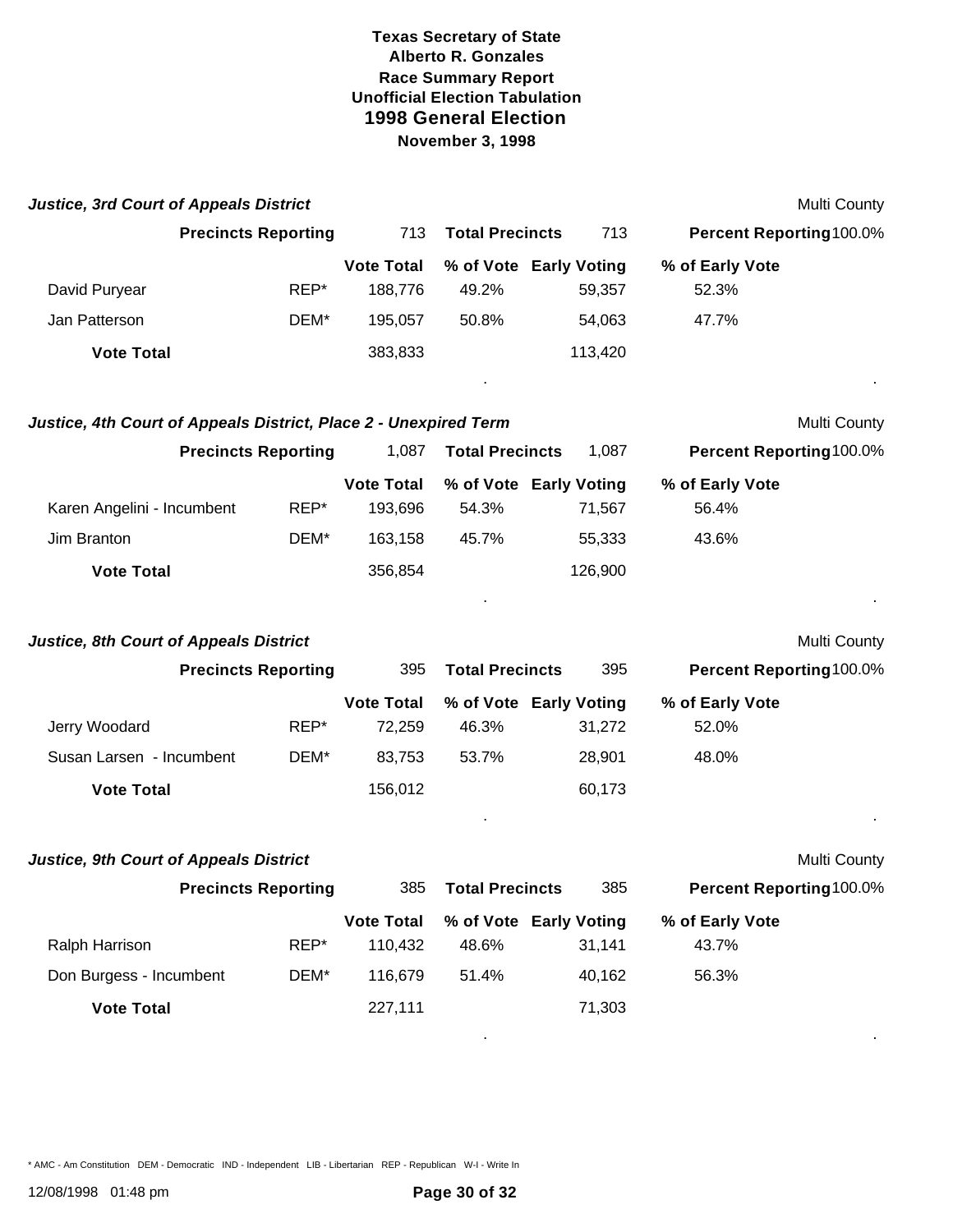| <b>Justice, 10th Court of Appeals District</b>           |                            |                              |                        |                                  |                                | Multi County        |
|----------------------------------------------------------|----------------------------|------------------------------|------------------------|----------------------------------|--------------------------------|---------------------|
| <b>Precincts Reporting</b>                               |                            | 486                          | <b>Total Precincts</b> | 486                              | Percent Reporting 100.0%       |                     |
| Tom Gray                                                 | REP*                       | <b>Vote Total</b><br>80,060  | 50.8%                  | % of Vote Early Voting<br>20,716 | % of Early Vote<br>52.2%       |                     |
| Katherine Logue O'Herren                                 | DEM*                       | 77,656                       | 49.2%                  | 18,992                           | 47.8%                          |                     |
| <b>Vote Total</b>                                        |                            | 157,716                      |                        | 39,708                           |                                |                     |
| <b>Justice, 11th Court of Appeals District</b>           |                            |                              |                        |                                  |                                | Multi County        |
|                                                          | <b>Precincts Reporting</b> | 314                          | <b>Total Precincts</b> | 314                              | Percent Reporting100.0%        |                     |
| <b>Terry McCall</b>                                      | REP*                       | <b>Vote Total</b><br>54,421  | 56.4%                  | % of Vote Early Voting<br>17,814 | % of Early Vote<br>56.6%       |                     |
| Randy Wilson                                             | DEM*                       | 42,140                       | 43.6%                  | 13,640                           | 43.4%                          |                     |
| <b>Vote Total</b>                                        |                            | 96,561                       |                        | 31,454                           |                                |                     |
| Justice, 14th Court of Appeals District, Place 1         |                            |                              |                        |                                  |                                | Multi County        |
|                                                          | <b>Precincts Reporting</b> | 1,445                        | <b>Total Precincts</b> | 1,445                            | Percent Reporting 100.0%       |                     |
| Don Wittig                                               | REP*                       | <b>Vote Total</b><br>419,830 | 57.8%                  | % of Vote Early Voting<br>99,512 | % of Early Vote<br>61.7%       |                     |
| Geoffrey 'Jeff' Hutson                                   | DEM*                       | 306,342                      | 42.2%                  | 61,785                           | 38.3%                          |                     |
| <b>Vote Total</b>                                        |                            | 726,172                      |                        | 161,297                          |                                |                     |
| <b>State Representative District 13 - Unexpired Term</b> |                            |                              |                        |                                  |                                | <b>Multi County</b> |
| <b>Precincts Reporting</b>                               |                            |                              | 113 Total Precincts    | 113                              | <b>Percent Reporting100.0%</b> |                     |
| Charles B. Jones                                         | REP*                       | <b>Vote Total</b><br>14,128  | 49.4%                  | % of Vote Early Voting<br>3,003  | % of Early Vote<br>53.9%       |                     |
| Theodora 'Teddy' V. Boehm                                | DEM*                       | 13,896                       | 48.6%                  | 2,511                            | 45.0%                          |                     |
| Robert Eoff                                              | AMC*                       | 576                          | 2.0%                   | 61                               | 1.1%                           |                     |
| <b>Vote Total</b>                                        |                            | 28,600                       |                        | 5,575                            |                                |                     |